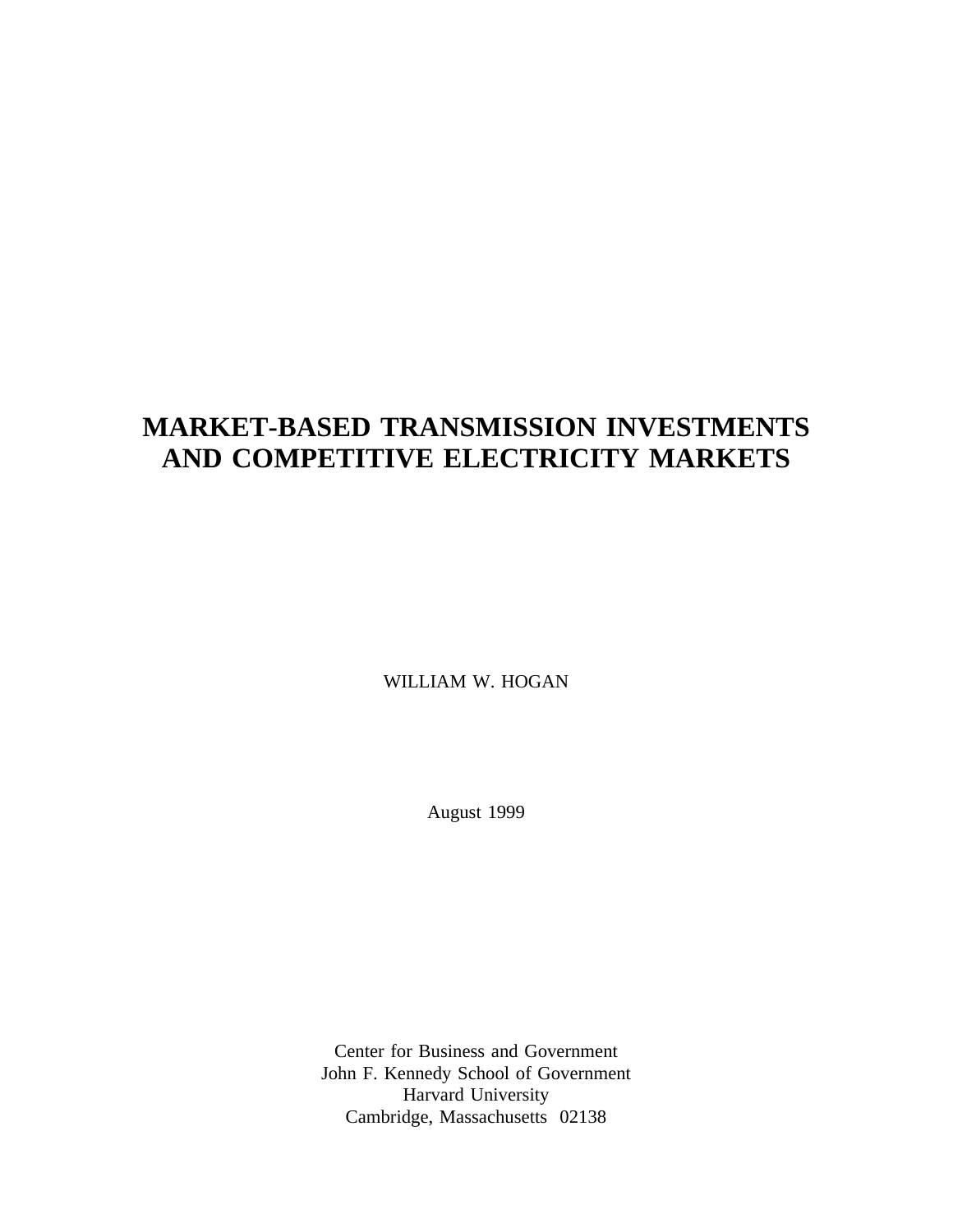## **CONTENTS**

| A ROLE FOR MARKET-BASED TRANSMISSION INVESTMENTS 5         |    |
|------------------------------------------------------------|----|
|                                                            |    |
|                                                            |    |
|                                                            |    |
|                                                            |    |
|                                                            |    |
|                                                            |    |
|                                                            | 20 |
| <b>NETWORK EXTERNALITIES AND INVESTMENT INCENTIVES  22</b> |    |
|                                                            |    |
|                                                            |    |
|                                                            |    |
|                                                            |    |
|                                                            |    |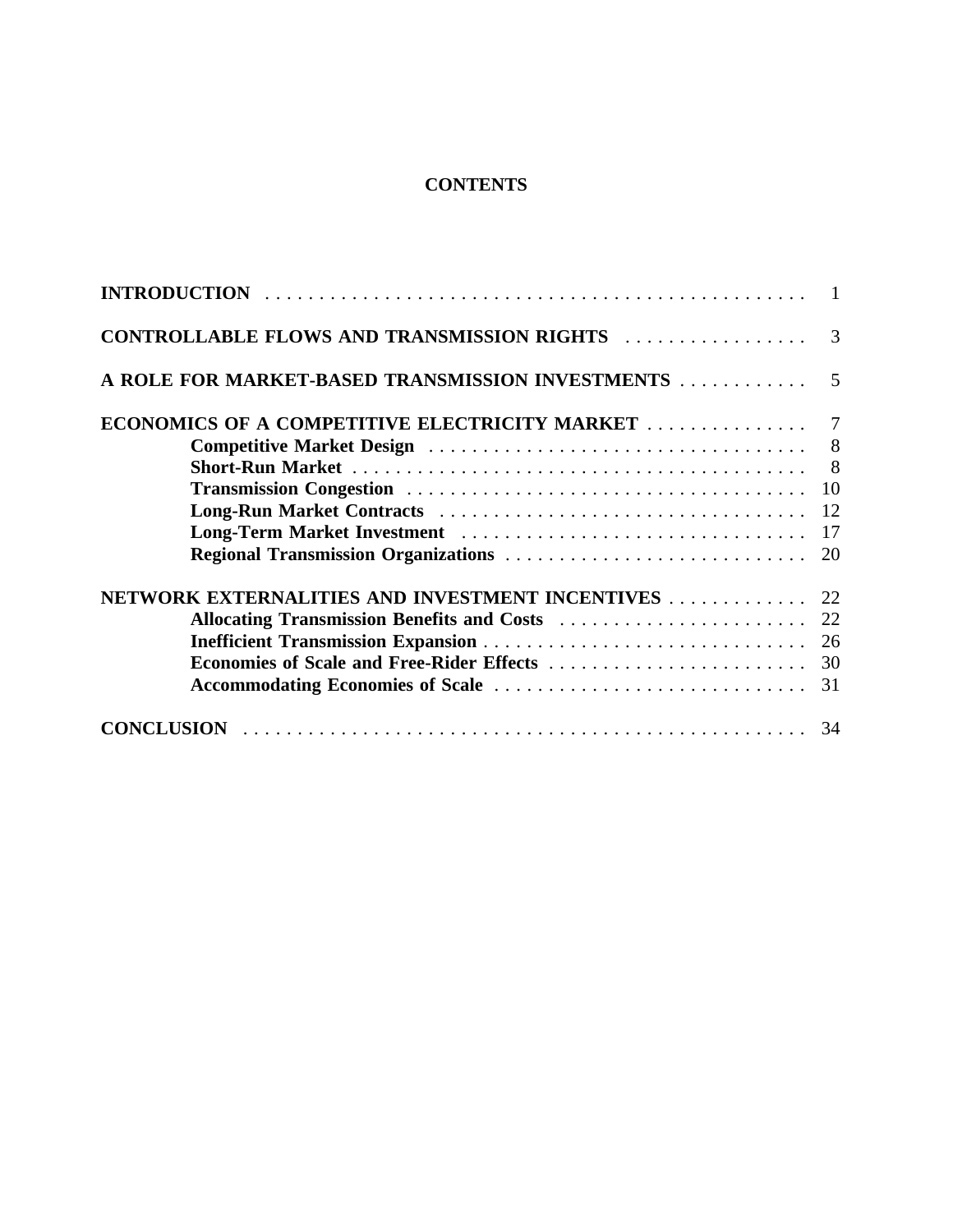## **MARKET-BASED TRANSMISSION INVESTMENTS AND COMPETITIVE ELECTRICITY MARKETS**

#### William W. Hogan $<sup>1</sup>$ </sup>

Market-based transmission investments can play a role in competitive electricity markets. A short-term electricity market coordinated by a system operator provides a foundation for a competitive electricity market. In this setting, locational price differences define the opportunity cost of transmission. The potential to arbitrage these same price differences provides a market incentive for transmission investment, if there is a method to capture the benefits of investment. For an integrated grid, transmission congestion contracts are equivalent to perfectly tradeable physical transmission rights. With such contracts to allocate transmission benefits, it would be possible to rely more on market forces, partly if not completely, to drive transmission expansion.

#### **INTRODUCTION**

A framework for market-based investments in transmission would extend the scope of competitive electricity markets. Electricity market restructuring emphasizes the potential for competition in generation and retail services, with the operation of transmission and distribution wires as a monopoly. Network interactions and economies of scale both complicate the extension of market incentives to investment in the wires business. Two broad approaches suggest themselves for dealing with these network problems in a manner compatible with a competitive generation market.

There could be monopoly management of transmission operations and investment, with incentive pricing for the monopoly. Transmission would be like a large "black box" run by the monopoly that takes on an obligation to provide unlimited transmission service for everyone. With the appropriate price cap or other incentive regulation, the monopoly would make efficient investments or contract with market participants to remove or manage the real transmission limitations. This approach results in a powerful monopoly with the familiar problems of finding the right level and form of incentive regulation. This approach is found, for example, in the

<sup>&</sup>lt;sup>1</sup> William W. Hogan is the Lucius N. Littauer Professor of Public Policy and Administration, John F. Kennedy School of Government, Harvard University. He is a Director of the Law and Economics Consulting Group. This paper draws on work for the Harvard Electricity Policy Group and the Harvard-Japan Project on Energy and the Environment. The author is or has been a consultant on electric market reform and transmission issues for American National Power, British National Grid Company, GPU Inc. (and the Supporting Companies of PJM), GPU PowerNet Pty Ltd, Duquesne Light Company, Electricity Corporation of New Zealand, National Independent Energy Producers, New England Power Company, New York Power Pool, New York Utilities Collaborative, Niagara Mohawk Corporation, PJM Office of Interconnection, San Diego Gas & Electric Corporation, TransÉnergie, Transpower of New Zealand, Westbrook Power, Williams Energy Group, and Wisconsin Electric Power Company. The views presented here are not necessarily attributable to any of those mentioned, and any remaining errors are solely the responsibility of the author. (http://ksgwww.harvard.edu/people/whogan).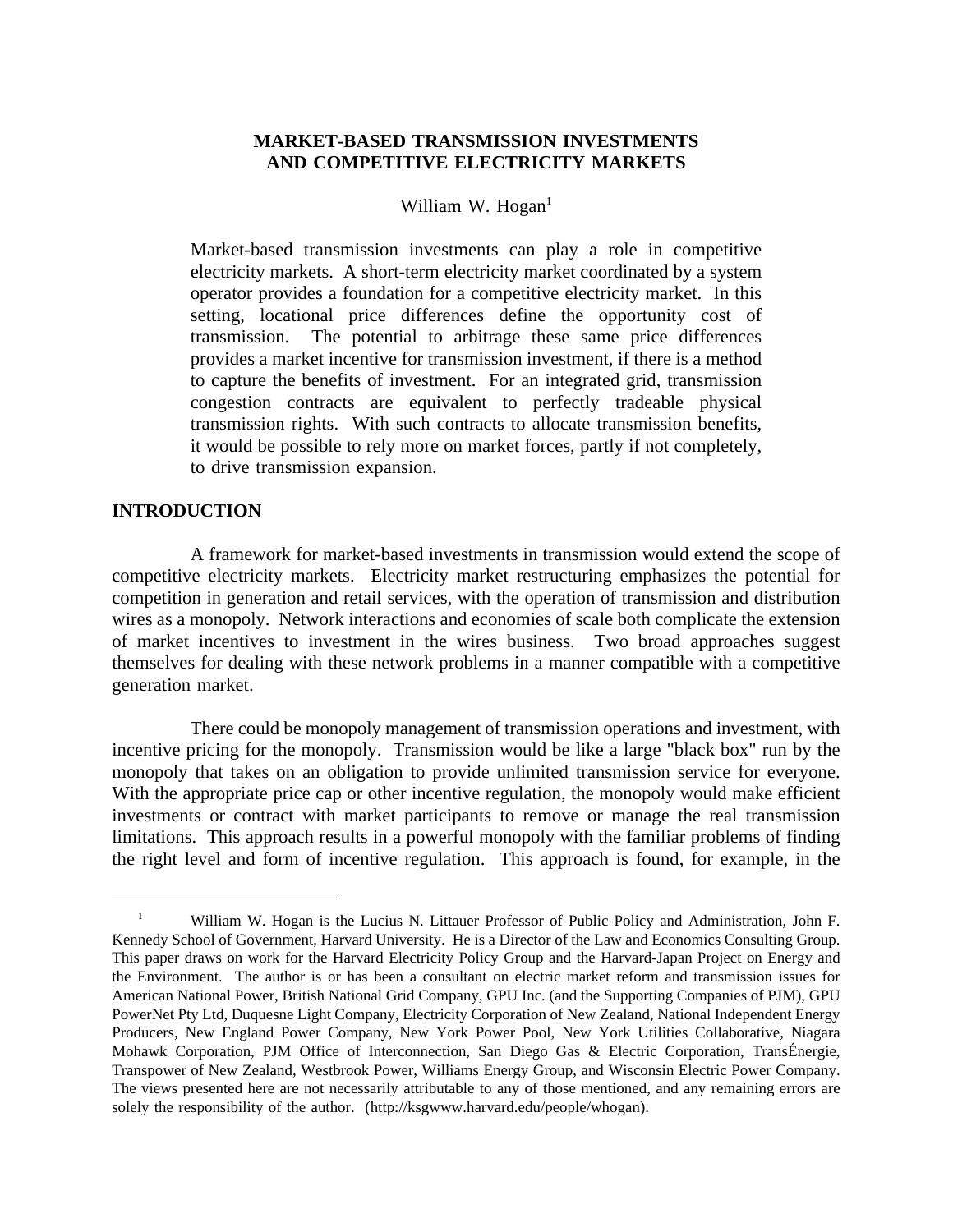market in England and Wales with the National Grid Company.2 Although some elements of this monopoly approach may be found in any practical framework for transmission investment, it is not the focus here.

An alternative approach would lean more in the direction of market mechanisms. This would allow for market participants to make transmission investments in response to price incentives. The transmission investment would be voluntary, rather than included in mandatory charges. The benefits would be captured through tradeable transmission property rights.<sup>3</sup> A workable system that provides an equivalent to transmission property rights could be used by market participants to guarantee the costs of the actual flow of power or traded in a secondary market. Acquisition of these transmission benefits would provide a market incentive for transmission investment. This approach would be consistent with policy proposals at the Federal Energy Regulatory Commission  $(FERC)^4$  and reflects influences of market restructuring developments around the world.

Market-based transmission investments confront a number of challenges. In practice, the difficulties can lead to a conundrum, a "Catch 22." The typical example of a transmission investment invokes the image of a large new transmission line, which might look to be too difficult to base solely on market decisions. As a result, the implicit assumption often is that only a regulated monopoly could manage the intended investment, and the discussion of market institutions defaults to the design of monopoly mechanisms. Market-based investments may never get a hearing, and would be foreclosed in the market design. However, with some innovation it is possible to envision a least a partial escape from this trap by designing market institutions that could meet some or all of the challenges and support market-based transmission investments. The purpose here is to outline such a framework.<sup>5</sup> In part it is also to extend the consideration of the potential for market-based transmission investments which already have moved from theory to reality.

A central problem is in defining a workable notion of property rights for transmission. In the case of simple physical rights and controllable transmission flows, market-based

<sup>&</sup>lt;sup>2</sup> David M. Newbery, "Privatization and Liberalization of Network Utilities," European Economic Review, Vol. 41, 1997, pp. 357-383.

James B. Bushnell and Steven E. Stoft, "Grid Investment: Can a Market Do the Job?", The Electricity Journal, January-February, 1996, pp. 74-79. Eric C. Woychik, "Competition in Transmission: It's Coming Sooner or Later," The Electricity Journal, June 1996, pp. 46-58.

<sup>4</sup> Federal Energy Regulatory Commission, "Capacity Reservation Open Access Transmission Tariffs," Notice of Proposed Rulemaking, RM96-11-000, Washington DC, April 24, 1996. Federal Energy Regulatory Commission, "Regional Transmission Organizations", Notice of Proposed Rulemaking, Docket No. RM99-2-000, Washington DC, May 13, 1999.

<sup>5</sup> This paper extends the earlier discussion in William W. Hogan, "Transmission Investment and Competitive Electricity Markets," Center for Business and Government, Harvard University, April 1998.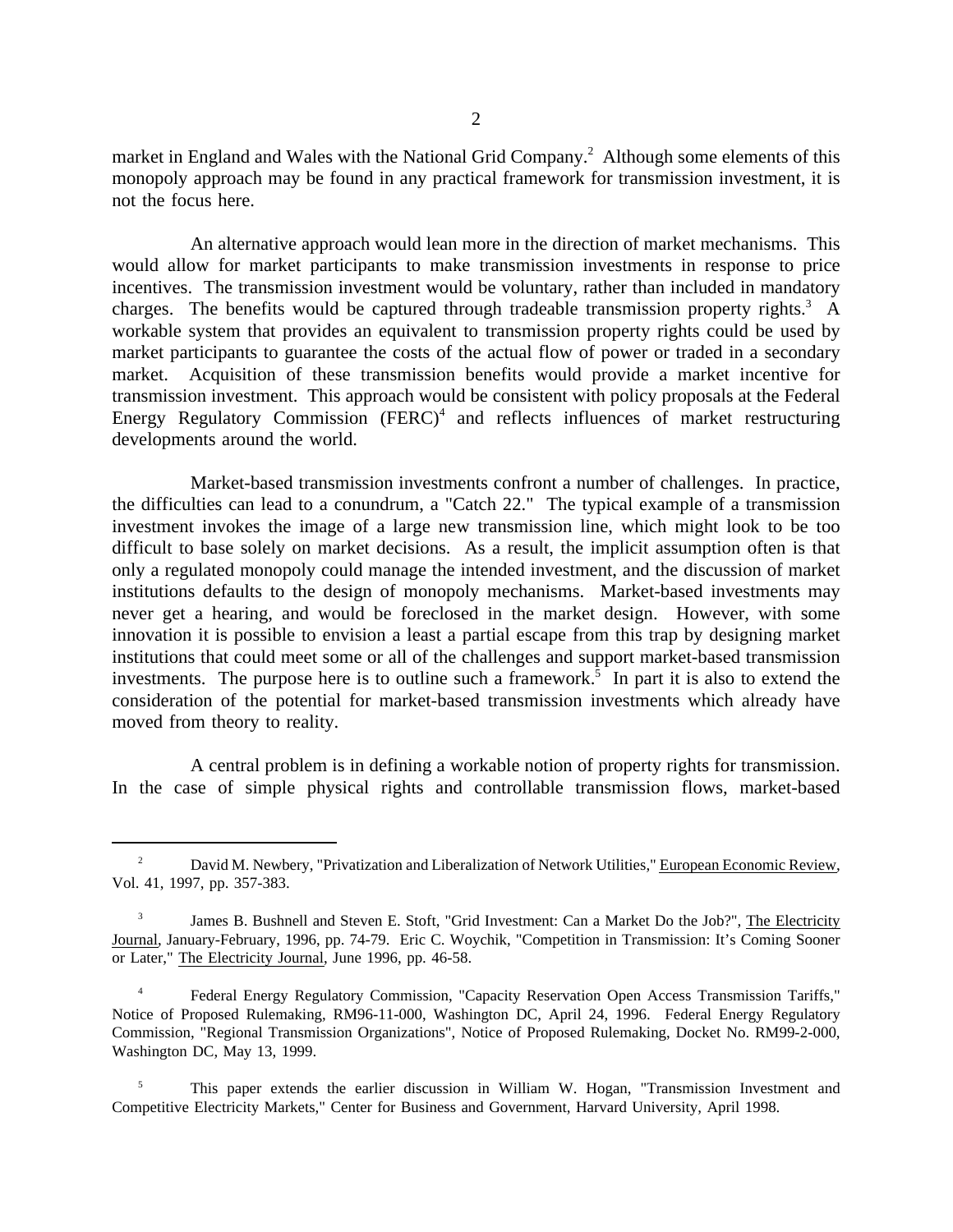investments would be easy to define and a natural approach for transmission expansion. In this case, analogies to other markets would apply. In the real electricity market, physical rights for the full capacity of the grid are difficult to define, and controllable flows are the exception rather than the rule. However, it is still possible to define a workable system of financial transmission rights that could achieve the same outcomes and could support a system of market-based investments.

A short-term electricity market coordinated by a system operator provides a foundation for building a system that includes tradeable transmission property rights in the form of transmission congestion contracts. Coordination through the system operator is unavoidable, and spot-market locational prices define the opportunity costs of transmission that would determine the market value of the transmission rights without requiring physical trading and without restricting the actual use of the system. In this setting, these transmission congestion contracts are equivalent to perfectly tradeable physical rights. Hence, this organization of the market defines a context where it would be possible to rely more on market forces, partly if not completely, to drive transmission expansion. Here we review the main ideas and summarize the requirements of a transmission investment approach with maximum reliance on the competitive market.

#### **CONTROLLABLE FLOWS AND TRANSMISSION RIGHTS**

If the world were simple, market-based investments in transmission would provide a natural and self-evident approach to transmission expansion. Suppose that an electric transmission network consisted only of transmission lines and valves. In this easy case, the power would flow down the lines from source to sink, and the valves could make the system completely and continuously controllable in the sense that the actual path of power flows could be assured no matter what the pattern of power inputs and outputs in the network. In principle, power flows could be labeled, directed and tracked. We could charge directly for the power flows on each line. If we did not want the power to flow down a particular line, the valve could be closed for those who did not pay. In this world, there would be no network externalities. The convenient contract-path model of electric power transmission would apply. The owner(s) of a line could charge for its use. In competitive equilibrium, the price of that usage would be equal to the difference in the prices of electricity at the source and sink. Equivalently, the owners of the line could buy at the source and sell at the sink, profiting from the difference in locational prices.

Suppose further that investments in transmission lines came in arbitrarily small increments with constant or increasing marginal costs. In other words, investment was not lumpy, and there were no economies of scale. Then the transmission line would be like a bundle of straws, and we would be able to expand the transmission line by adding the cheapest available straw, with anyone allowed to make the investment. The investment would be profitable as long as the difference in locational prices between source and sink exceeded the cost of the incremental straw. In equilibrium, the cost of the last straw added would just equal the resulting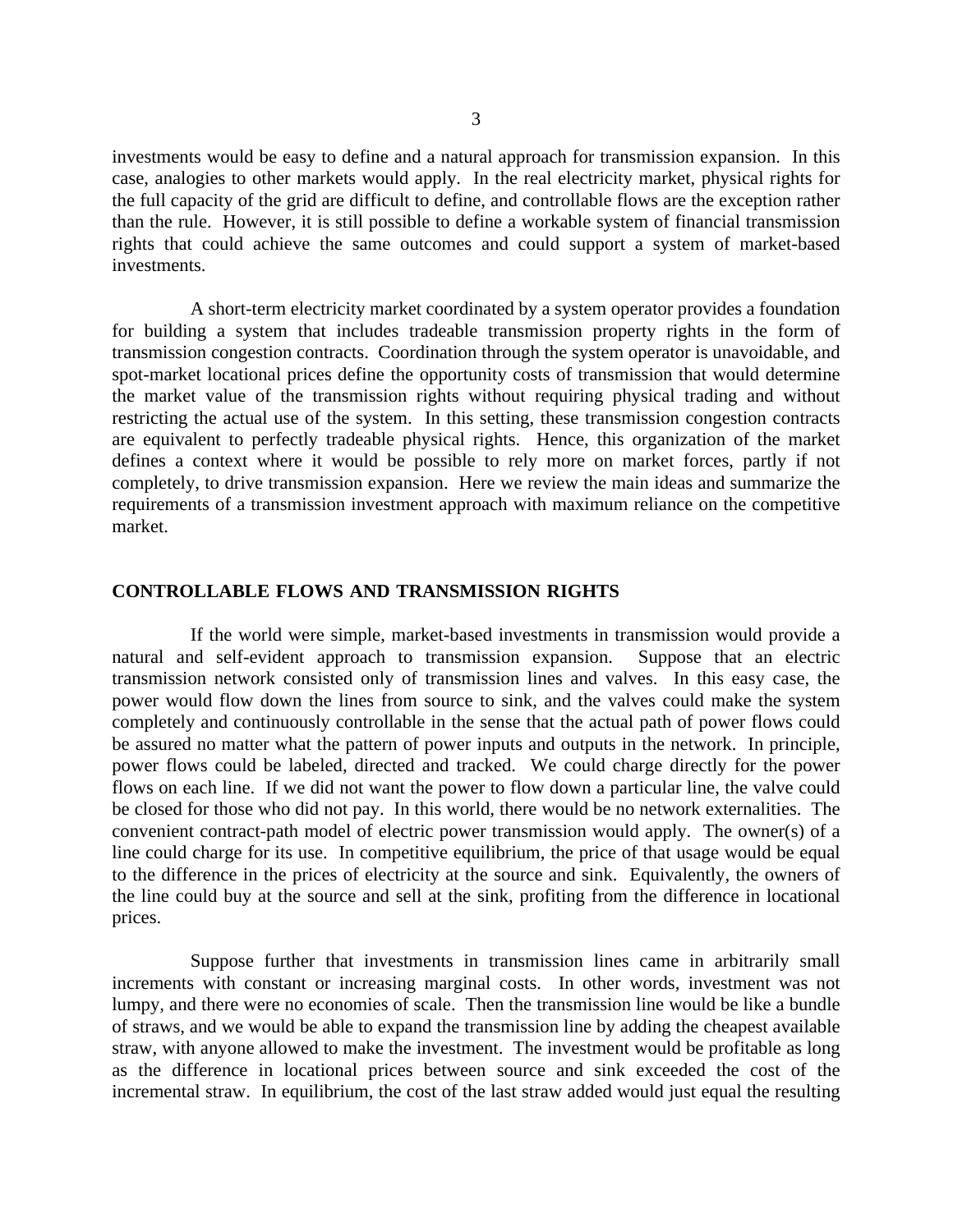expected difference in prices. The profits collected from the purchase and sale of power would be just enough to pay for the market-based investment. Furthermore, in equilibrium all the early investments in cheaper straws would enjoy a capital gain equal to the difference in this market clearing price and the cost of constructing their particular straw.

If the market were out of equilibrium, such as with growing demand or changing cost structures, there would be a dynamic adjustment. For instance, suppose that the price differential between two locations were higher than the marginal cost of investment. Then the owners of the existing straws would enjoy a further capital gain in the form of high profits resulting from scarcity rents. New investors would see the incentive and opportunity. The early movers would add their own straws, capturing some of the scarcity rents, but also adding to capacity and reducing the gap between price and marginal cost. If there were no barriers to entry, the extra profit incentive of the scarcity rent would promote further entry until equilibrium returned, where further expansion would no longer be profitable.

Under these conditions in a competitive market, when equilibrium prices differed at the source and sink there would be three important equations. First, the amount of power purchased and sold at source and sink would equal the capacity created by the transmission investment. Second, the power flowing on the controllable transmission line would be equal to this same capacity. And third, the expected price difference between the locations would be equal to the marginal cost of expansion.

In this simple world with no network externalities or economies of scale, market-based investments alone would be able to achieve the efficient outcome. Investors would follow the price signals and their own profit incentives. The equilibrium difference in locational prices would just cover the cost of the marginal investment. The resulting level of investment in transmission would be just right, given the total costs of investment and the value of additional capacity.6 The market would work. Nothing would be required of regulators or the law other than enforcement of property rights.

Unfortunately, this simple world has little in common with the more complex reality of the electric transmission system. Just a few of the exceptions have an important impact on the models that can work to support market-based transmission investment. The very nature of interconnected free-flowing transmission networks creates powerful network externalities. Most lines are not controllable, and power flows do not follow the designated contract path. Rather we have the familiar reality that power flows across every parallel path between source and sink. Even with a controllable line as part of a larger system, the impact of the controllable line cannot be fully separated from the pattern of use of the rest of the system. In addition, the services provided by the transmission system go well beyond the model of a straw between two points. For instance, reactive power availability can have a significant impact on the transmission capacity to move real power between many locations. This means that investments such as for

<sup>&</sup>lt;sup>6</sup> Here we assume that other externalities, such as environmental effects, have been internalized.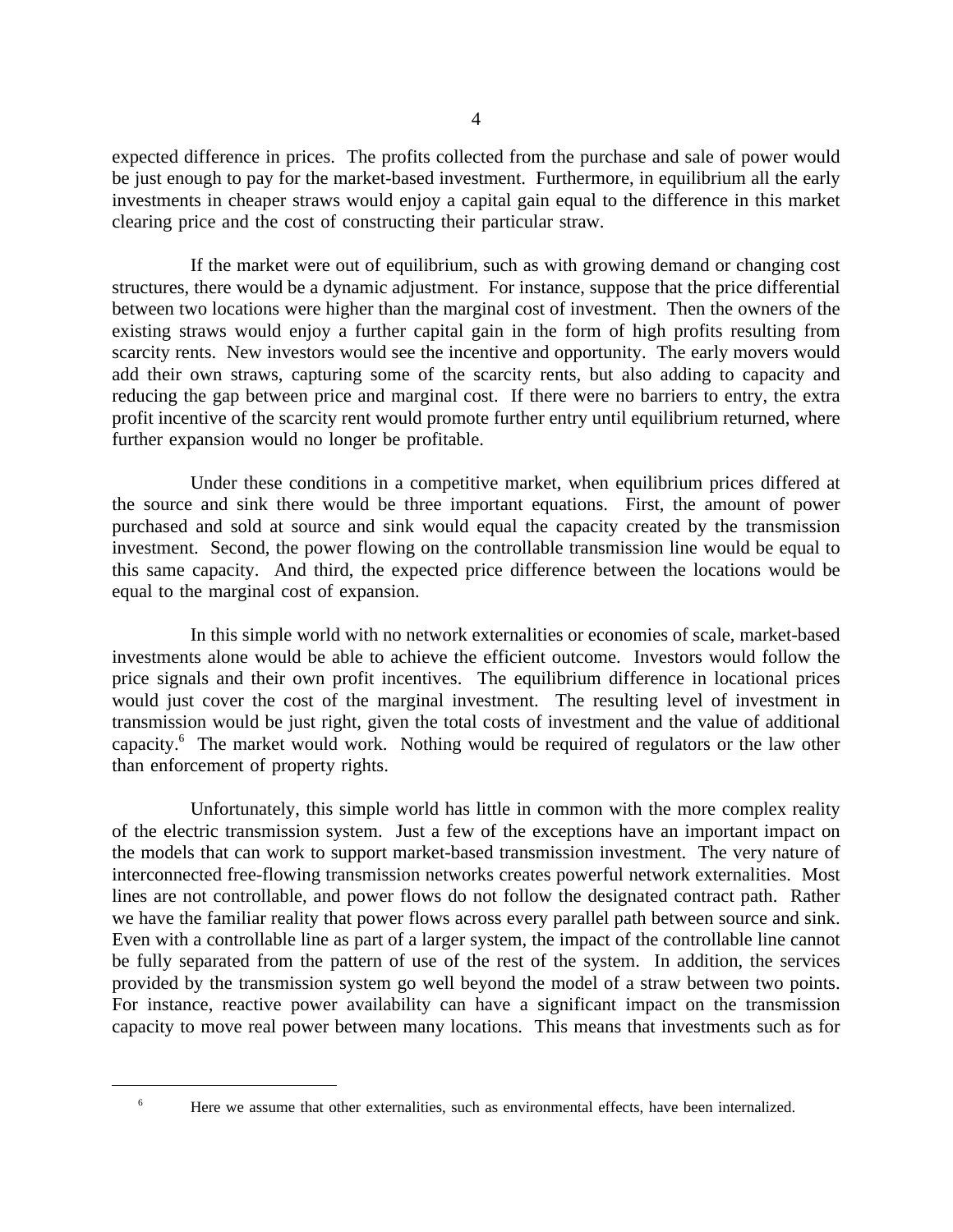capacitor additions to provide reactive support can increase the capacity of the transmission system without constructing new lines on which the power would flow. Furthermore, it is a commonplace that there can be significant economies of scale in transmission expansion. Hence, the efficient level of investment might come in lumps that change equilibrium prices substantially.

In this real world, a fully efficient transmission investment could destroy at least two of the important equations above. The amount of power purchased and sold at the source and sink could still equal the expanded transmission capacity, properly defined. However, the power actually flowing over the "line" need not be the same. Furthermore, with substantial economies of scale, we might eliminate the important linkage between expected price differences and the marginal cost of investment; the expected price difference between the locations need not be equal to the marginal cost of expansion.

In this real world, power flows across individual lines would not be equal to the increments in capacity, and the simple model of charging for the flows on the line would not support efficient investments. In the extreme case, with economies of scale and the efficient investment eliminating the price difference between locations, there might be no investment at all.

The response to these well-known facts has been largely in the spectrum between denial and acceptance, but with some important innovations. Here we set aside denial and acknowledge that these problems are real, important, and won't go away.<sup>7</sup> The strategy of acceptance can take the form of assuming that these problems are so pronounced that the only solution is to turn away from market-based investments altogether and rely solely on a regulated monopoly. Given the economies of scale and scope, and the large network externalities, the assumption is that only a monopoly could solve the problem of transmission investment. The monopoly, of course, would not need to rely on the voluntary investment choices of market participants. The monopoly could make the investment, under regulatory supervision, and then send the bill to the market participants. Here we look beyond acceptance to examine the needed innovations and consider the role of market-based investments in transmission expansion.

#### **A ROLE FOR MARKET-BASED TRANSMISSION INVESTMENTS**

While there are circumstances where the monopoly solution may be the only practical alternative, innovations in market design and policy can address some of the most important special characteristics of the transmission grid. This requires a different approach and perspective, but the innovation would allow for some, perhaps substantial, reliance on marketbased transmission investments. Here we outline the most prominent of these issues, first for the treatment of economies of scale. Then we turn to innovations to deal with the problems of

<sup>7</sup> William W. Hogan, "Getting the Prices Right in PJM. Analysis and Summary: April 1998 through March 1999, The First Anniversary of Full Locational Pricing," April 2, 1999, available through the author's web page.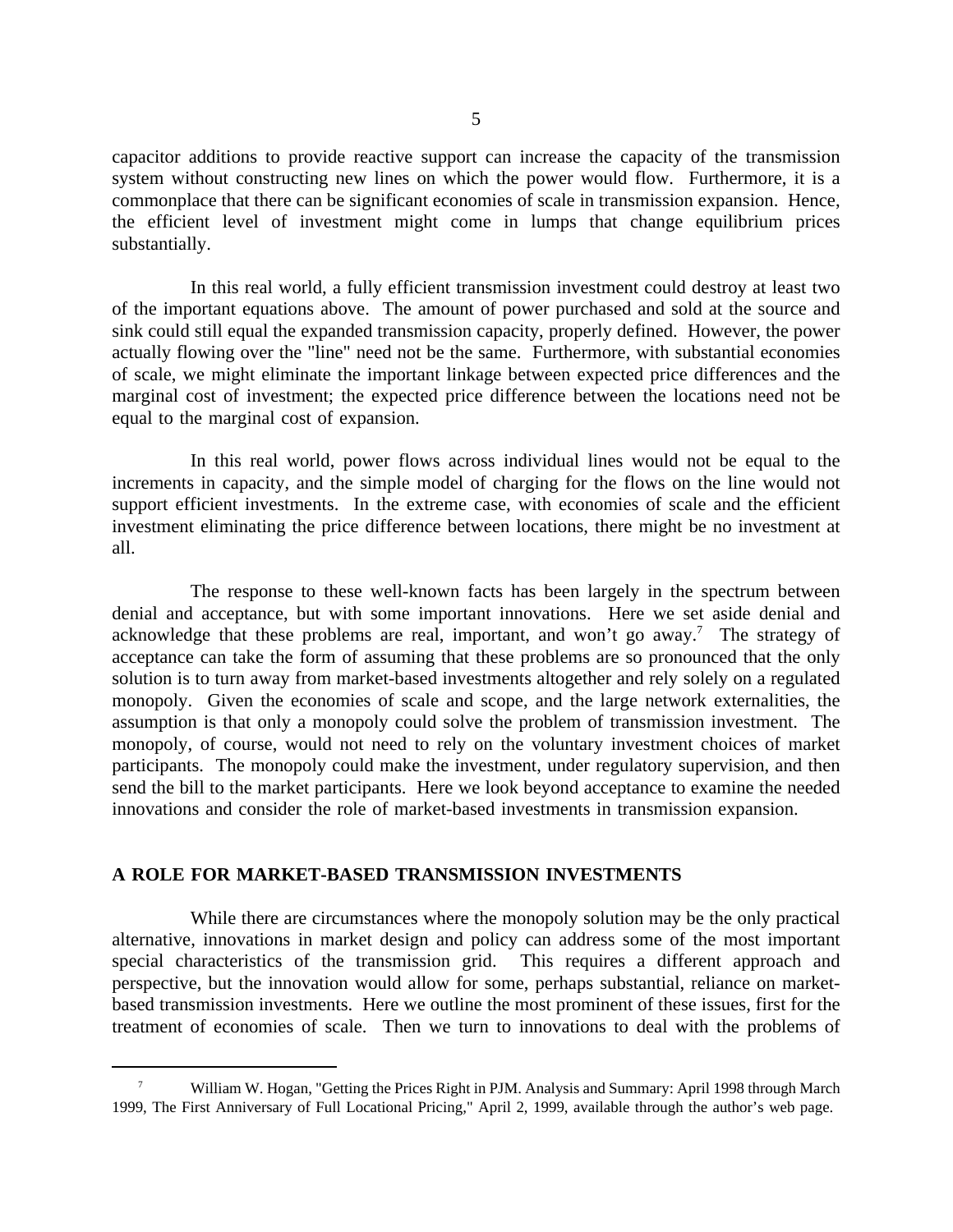network externalities, parallel flows and economies of scope.

First ignore the effect of network interactions and focus only on the case where these problems are avoided and a workable system of transmission rights is in place. In the simplest case, these transmission rights would arise from controllable lines. Or the network equivalent may be assumed. Then market-based investments would cover many situations. Locational differences in prices would provide the market incentive for transmission expansion. In the case of relatively small, modular expansions of transmission capacity, the incremental transmission rights could provide the essential ingredient to complete the investment. These small investments would not have a material effect on prices. Hence, the equilibrium prices expected after the investment could be sufficient to pay for the investment. Then there would be no need to look beyond the obvious, and the market could handle this form of transmission investment, given the opportunity.

Even in circumstances where the transmission expansion might have a material impact on prices, there could be situations where the market investment would go forward. To the extent that the transmission component was part of a larger package that involved generation and contracts with customers, the cost of transmission would not dominate the investment decisions. Here the combined acquisition of transmission rights to a location and a purchase power contract at the location could support a market-based investment, given the opportunity.

In the case of larger investments, the problem of economies of scale would appear. The efficient investment might have such an impact on equilibrium prices that there would be no opportunity to pay for the investment once made. The option of contracting might not be available, because even though the investment is efficient, everyone prefers to avoid payment and free-ride on the investment of others. This is the typical case that supports the judgement that market-based transmission investment would be inadequate.

A practical compromise in this latter case would be to limit access to the new capacity, for at least long enough to justify the investment. An ability to control use of the incremental capacity could preserve sufficient margins in the locational price differences to justify the transmission investment as a stand-alone business. This would make the transmission investment like market-based investments in other industries where there are economies of scale. Furthermore, the investment could provide other benefits through relief of contingency constraints or provision of voltage support to include expansions of transmission capacity in cases other than the construction of new transmission lines. Although this would not be the "first best" efficient investment, we would be better off in the aggregate compared to the case where the investment was not forthcoming.

The argument for each example of market-based investments, including with economies of scale, is expanded below. However, to envision this in the general case we need a framework that goes beyond the case of controllable lines to investments in the real network that may create substantial network externalities. The approach is to create a set of market institutions that can support transmission rights with the key economic properties of controllable lines, but for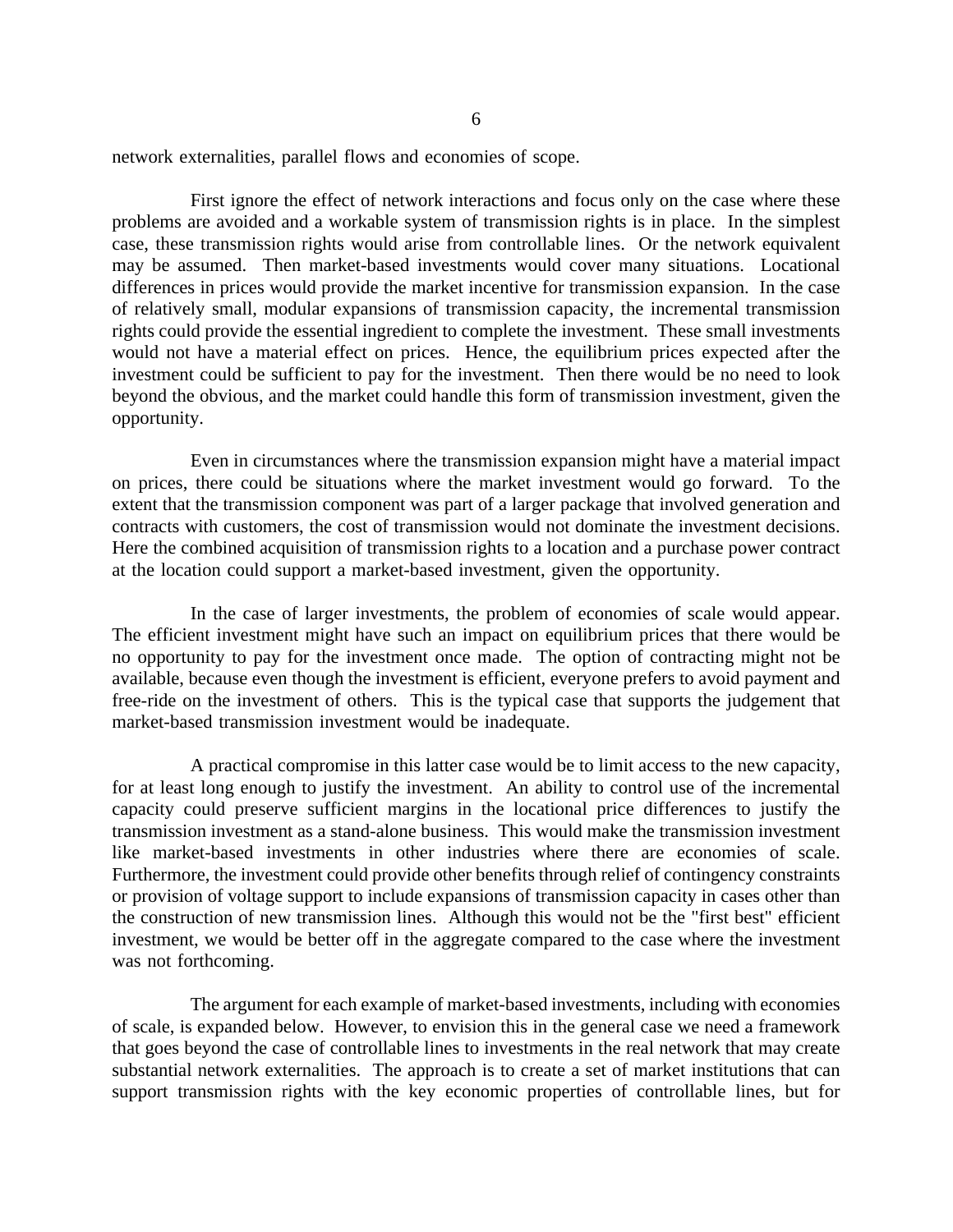situations which deal with the real network. This framework depends on a description of the basics of a competitive electricity market and the design on innovative market structures. An outline of the structure of the spot market coordinated by the system operator and supported by a system of transmission congestion contracts sets the stage. With the proper market institutions, there could be substantial opportunities for market-based transmission investments. The basic market elements include a coordinated spot market implemented by the system operator through a bid-based, security-constrained economic dispatch. This model would include locational prices which provide the essentials tools to create point-to-point financial transmission rights in the form of transmission congestion contacts. These contracts would serve in the place of physical rights as the mechanism for capturing the major benefits that would flow from transmission investment. This framework could expand the reach of market-based investments in transmission.

Only in the case of substantial economies of scale and scope, with strong network interactions, would there be a presumption that market-based transmission incentives would be inadequate. In this case the regulated alternative would be available to use a monopoly institutional framework to make the investment and collect the cost through mandatory access charges. However, the existence of the market alternative and financial transmission rights would reinforce both the ability to make such regulated investments and simplify the oversight of the investment process.

Those working to design market institutions should ensure that the market-based transmission investment option is included, not foreclosed from an unexamined judgment that only regulated monopoly solutions would work. In theory, market-based transmission investments have a lot to offer. In practice, they have already begun. Given the opportunity, market-based transmission investments can play an important, if not exclusive, role in transmission expansion.

#### **ECONOMICS OF A COMPETITIVE ELECTRICITY MARKET**

A general framework that encompassed the essential economics of electricity markets provides a point of reference for evaluating market design elements.8 Here we focus on the implications for competition in generation, and the rules for the wholesale market. The treatment of competition for other contestable elements, such as retail services, is important but need not affect the design of the wholesale market. This framework provides a background for evaluating the prescriptions for independent system operators (ISO) and related market institutions that could support market-based transmission investments.

<sup>&</sup>lt;sup>8</sup> This summary comes primarily from William W. Hogan, "Transmission Investment and Competitive Electricity Markets," Center for Business and Government, Harvard University, April 1998. The issues are developed further there, but summarized here for completeness given the central importance of the basic economics in the case of electricity. See also, William W. Hogan, "Competitive Electricity Markets: A Wholesale Primer," Center for Business and Government, Harvard University, December 1998.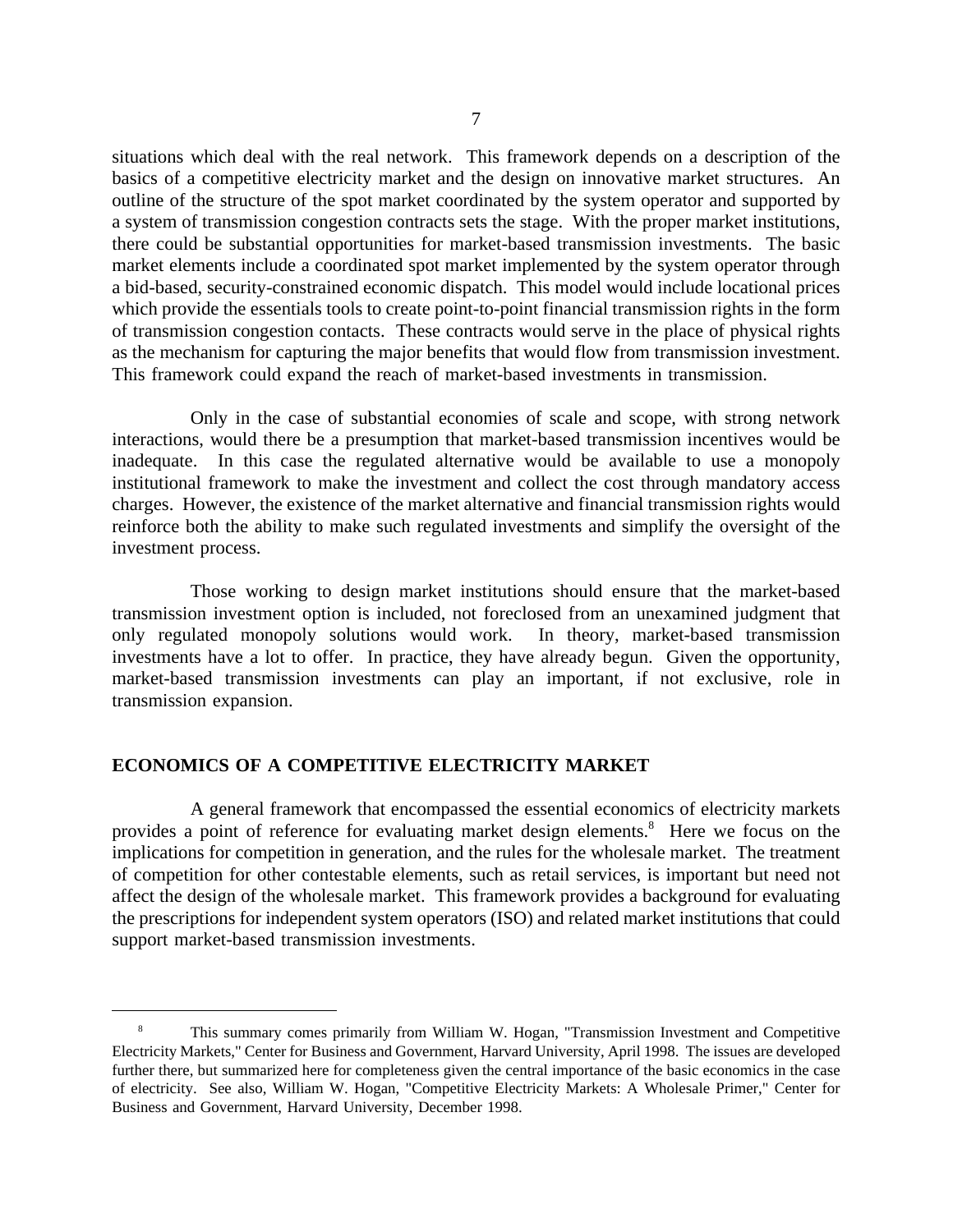#### **Competitive Market Design**

Reliable operation is a central requirement and constraint for any electricity system. Given the strong and complex interactions in electric networks, current technology with a freeflowing transmission grid dictates the need for a system operator that coordinates use of the transmission system. Control of transmission usage means control of dispatch, which is the principal or only means of adjusting the use of the network. Hence, open access to the transmission grid means open access to the dispatch as well. In the analysis of electricity markets, therefore, a key focus is the design of the interaction between transmission and dispatch, both procedures and pricing, to support a competitive market.

To provide an overview of the operation of an efficient, competitive wholesale electricity market, it is natural to distinguish between the short-run operations coordinated by the system operator and long-run decisions that include investment and contracting. Market participants are price takers and include the generators and eligible customers. For this discussion, distributors are included as customers in the wholesale market,



operating at arm's length from generators. The system is much simpler in the very short run when it is possible to give meaningful definition to concepts such as opportunity cost. Once the short-run economics are established, the long-run requirements become more transparent. Close attention to the connection between short- and long-run decisions isolates the special features of the electricity market.

### **Short-Run Market**

The short run is a long time on the electrical scale, but short on human scale  $-$  say, half an hour. The short-run market is relatively simple. In the short run, locational investment decisions have been made. Power plants, the transmission grid, and distribution lines are all in place. Customers and generators are connected and the work of buyers, sellers, brokers and other service entities is largely complete. The only decisions that remain are for delivery of power, which in the short-run is truly a commodity product.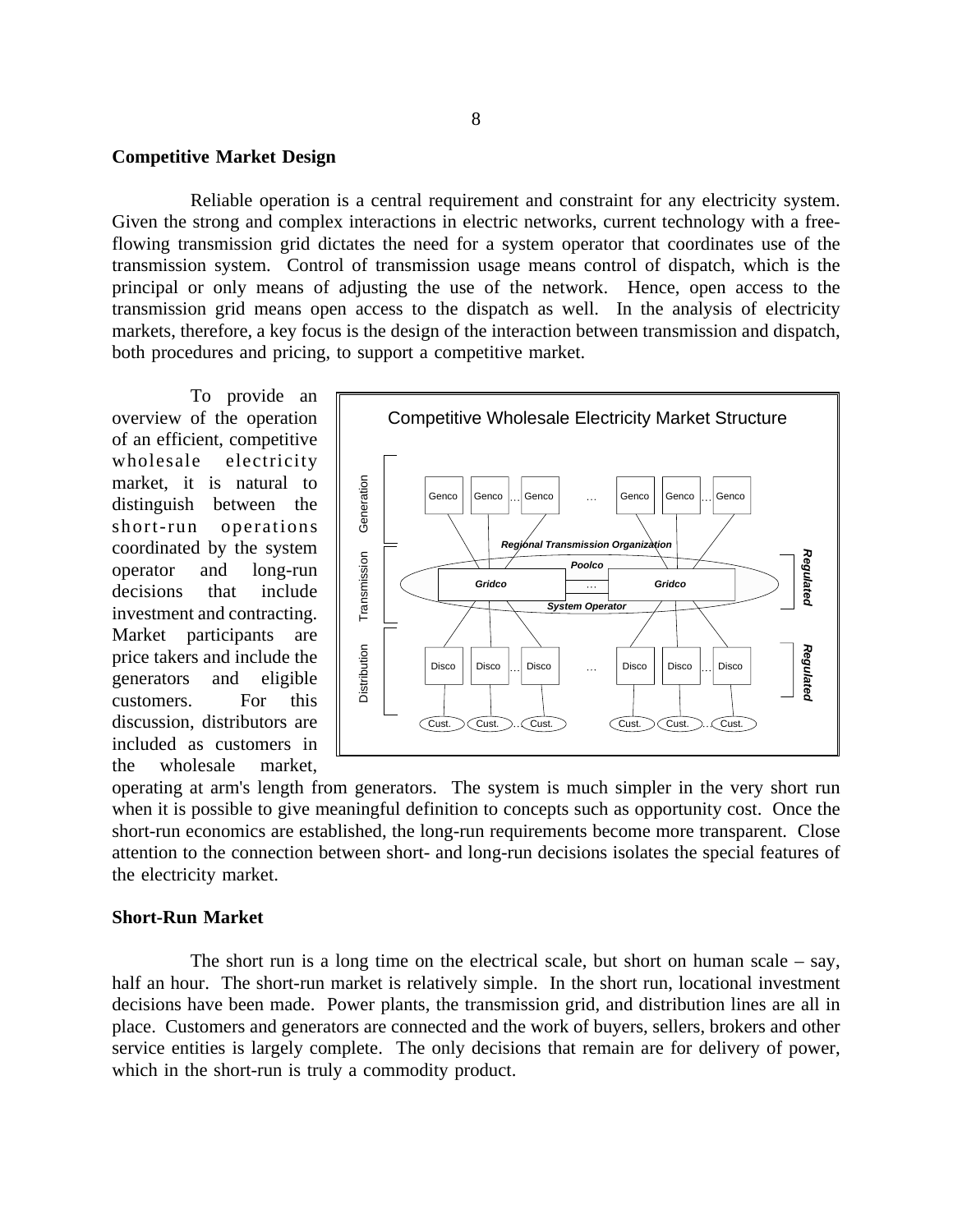On the electrical scale, much can happen in half an hour and the services provided by the system include many details of dynamic frequency control and emergency response to contingencies. Due to transaction costs, if nothing else, it would be inefficient to unbundle all of these services, and many are covered as average costs in the overhead of the system. How far unbundling and choice should go is an empirical question. For example, real power should be identified and its marginal cost recognized, but should this extend to reactive power and voltage control as well? Or to spinning reserve required for emergency supplies? For the sake of the present discussion, focus on real power and assume that further unbundling would go beyond the point of diminishing returns in the short-run market.

Over the half hour, the market operates competitively to move real power from generators to customers. Generators have a marginal cost of generating real power from each plant, and customers have different quantities of demand depending on the price at that half hour. The collection of generator costs stacks up to define the generation "merit order," from least to most expensive. This merit order defines the short-run marginal-cost curve for the market, which governs power supply. Similarly, customers have demands that are sensitive to price, and higher prices produce lower demands. Generators and customers do not act unilaterally; they provide information to the dispatcher to be used in a decision process that will determine which plants will run at any given half hour. Power pools provide the model for achieving the most efficient dispatch given the short-run marginal costs of power supply. Although dispatchable demand is not always included, there is nothing conceptually or technically difficult about this extension. The system operator controls operation of the system to achieve the efficient match of supply and demand.

This efficient central dispatch can be made compatible with the market outcome. The fundamental principle is that for the same load, the least-cost dispatch and the competitive-market dispatch are the same. The principal difference between the traditional power pool and the market solution is the price charged to the customer. In the traditional regulated power pool model, customers pay and generators receive average cost, at least on average. Marginal cost implicitly determines the least-cost dispatch, and marginal cost is the standard determinant of competitive market pricing.

An important distinction between the traditional central dispatch and the decentralized market view is found in the source of the marginal-cost information for the generator supply curve. Traditionally the cost data come from engineering estimates of the energy cost of generating power from a given plant at a given time. However, relying on these engineering estimates is problematic in the market model since the true opportunity costs may include other features, such as the different levels of maintenance, that would not be captured in the fuel cost. Replacement of the generator's engineering estimates (that report only incremental fuel cost) with the generator's market bids is the natural alternative. Each bid defines the minimum acceptable price that the generator would accept to run the plant in the given half hour. And these bids serve as the guide for the dispatch.

As long as the generator receives the market clearing price, and there are enough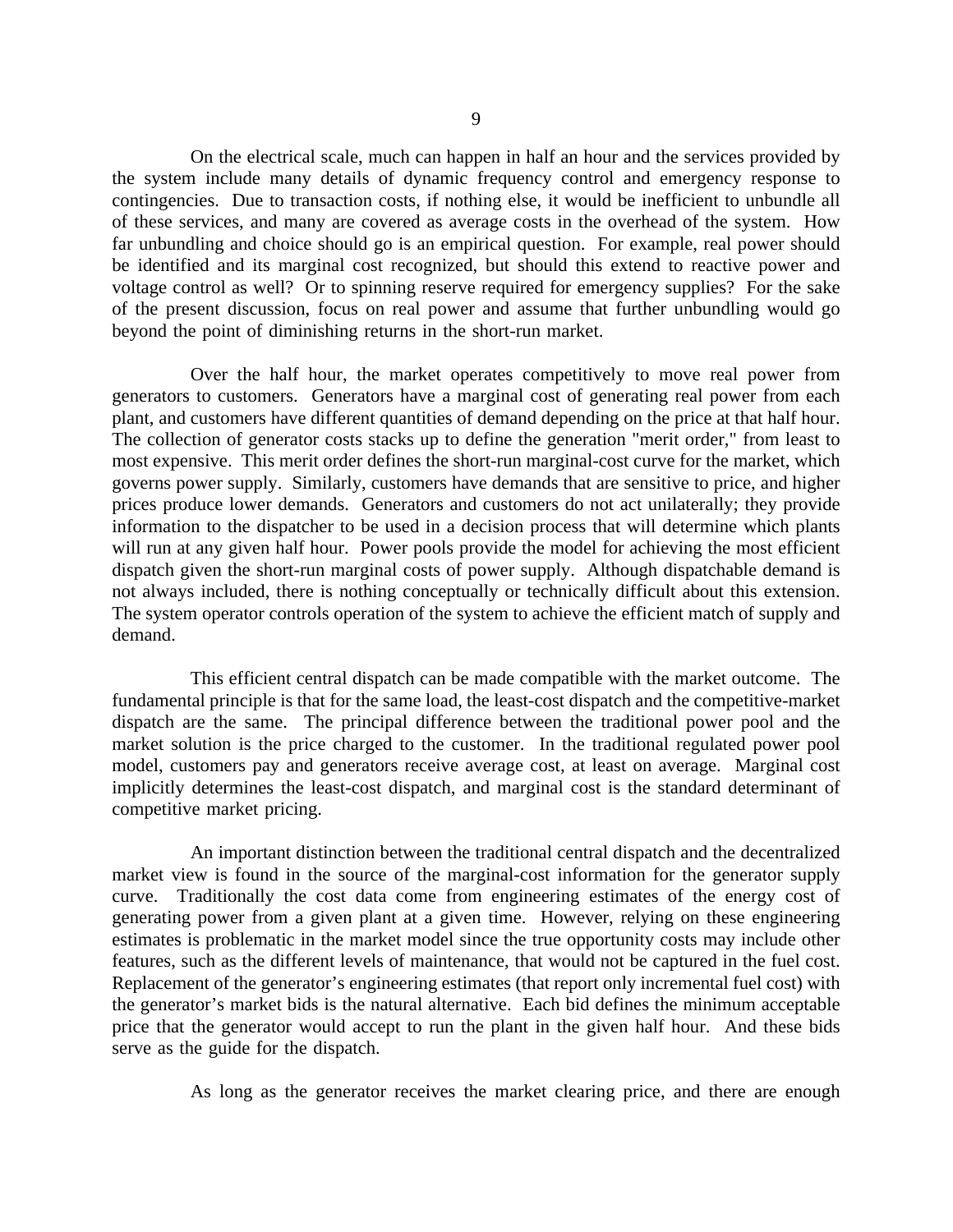competitors so that each generator assumes that it will not be providing the marginal plant, then the optimal bid for each generator is the true marginal cost: To bid more would only lessen the chance of being dispatched, but not change the price received. To bid less would create the risk of running and being paid less than the cost of generation for that plant. Hence, with enough competitors and no collusion, the short-run economic dispatch market model can elicit bids from buyers and sellers. The system operator can treat these bids as the supply and demand and determine the balance that maximizes benefits for producers and consumers at the market equilibrium price. Hence, in the short run electricity is a commodity, freely flowing into the transmission grid from selected generators and out of the grid to the willing customers. Every half hour, customers pay and generators receive the short-run marginal-cost (SRMC) price for the total quantity of energy supplied in that half hour. Everyone pays or receives the true opportunity cost in the short run. Payments follow in a simple settlement process.

#### **Transmission Congestion**

This overview of the short-run market model is by now familiar and found in operation in many countries. However, this introductory overview conceals a critical detail that would be relevant for transmission pricing. Not all power is generated and consumed at the same location. In reality, generating plants and customers are connected through a largely free-flowing grid of transmission and distribution lines.

In the short-run, transmission too is relatively simple. The grid has been built and everyone is connected with no more than certain engineering requirements to meet minimum technical standards. In this short-run world, transmission reduces to nothing more than putting power into one part of the grid and taking it out at another. Power flow is determined by physical laws, but a focus on the flows – whether on a fictional contract path or on more elaborate allocation methods – is a distraction. The simpler model of input somewhere and output somewhere else captures the necessary reality. In this simple model, transmission complicates the short-run market through the introduction of losses and possible congestion costs.

Transmission of power over wires encounters resistance, and resistance creates losses. Hence the marginal cost of delivering power to different locations differs at least by the marginal effect on losses in the system. Incorporating these losses does not require a major change in the theory or practice of competitive market implementation. Economic dispatch would take account of losses, and the market equilibrium price could be adjusted accordingly. Technically this would yield different marginal costs and different prices, depending on location, but the basic market model and its operation in the short-run would be preserved.

Transmission congestion has a related effect. Limitations in the transmission grid in the short run may constrain long-distance movement of power and thereby impose a higher marginal cost in certain locations. Power will flow over the transmission line from the low cost to the high cost location. If this line has a limit, then in periods of high demand not all the power that could be generated in the low cost region could be used, and some of the cheap plants would be "constrained off." In this case, the demand would be met by higher cost plants that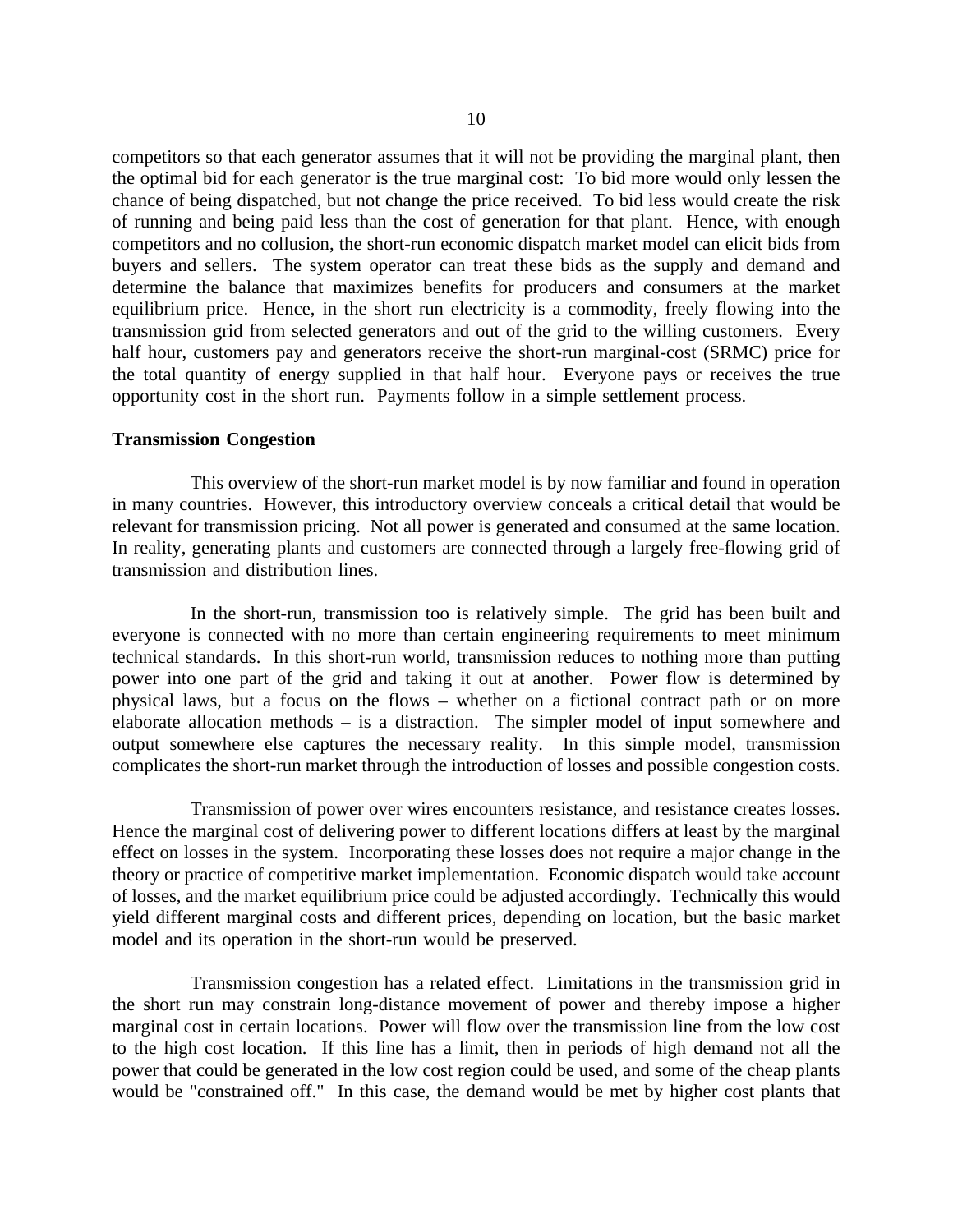absent the constraint would not run, but due to transmission congestion would be then "constrained on." The marginal cost in the two locations differs because of transmission congestion. The marginal cost of power at the low cost location is no greater than the cost of the cheapest constrained-off plant; otherwise the plant would run. Similarly, the marginal cost at the high cost location is no less than the cost of the most expensive constrained-on plant; otherwise the plant would not be in use. The difference between these two costs, net of marginal losses, is the congestion rental.

This congested-induced marginal-cost difference can be as large as the cost of the generation in the unconstrained case. If a cheap coal plant is constrained off and an oil plant, which costs more than twice as much to run, is constrained on, the difference in marginal costs by region is greater than the cost of energy at the coal plant. This result does not depend in any way on the use of a simple case with a single line and two locations. In a real network the interactions are more complicated – with loop flow and multiple contingencies confronting thermal limits on lines or voltage limits on buses – but the result is the same. It is easy to construct examples where congestion in the transmission grid leads to marginal costs that differ by more than 100% across different locations.

If there is transmission congestion, therefore, the short-run market model and determination of marginal costs must include the effects of the constraints. This extension presents no difficulty in principle. The only impact is that the market now includes a set of prices, one for each location. Economic dispatch would still be the least-cost equilibrium subject to the security constraints. Generators would still bid as before, with the bid understood to be the minimum acceptable price at their location. Customers would bid also, with dispatchable demand and the bid setting the maximum price that would be paid at the customer's location. The security-constrained economic dispatch process would produce the corresponding prices at each location, incorporating the combined effect of generation, losses and congestion. In terms of their own supply and demand, everyone would see a single price, which is the SRMC price of power at their location. If a transmission price is necessary, the natural definition of transmission is supplying power at one location and using it at another. The corresponding transmission price would be the difference between the prices at the two locations.

This same framework lends itself easily to accounting extensions to explicitly include bilateral transactions. Here market participants prefer to schedule point-to-point transmission rather than explicitly buy and sell through the spot market. The bilateral schedules would be provided to the system operator. Those not scheduled would bid into the pool-based spot market. This is often described as the "residual pool" or "net pool" approach. For market participants who wish to schedule transmission between two locations, the opportunity cost of the transmission is just this transmission price of the difference between spot prices at the two locations. This short-run transmission usage pricing, therefore, is efficient and nondiscriminatory. In addition, the same principles could apply in a multi-settlement framework, with day-ahead scheduling and real-time dispatch. These extensions could be important in practice, but would not fundamentally change the outline of the structure of electricity markets.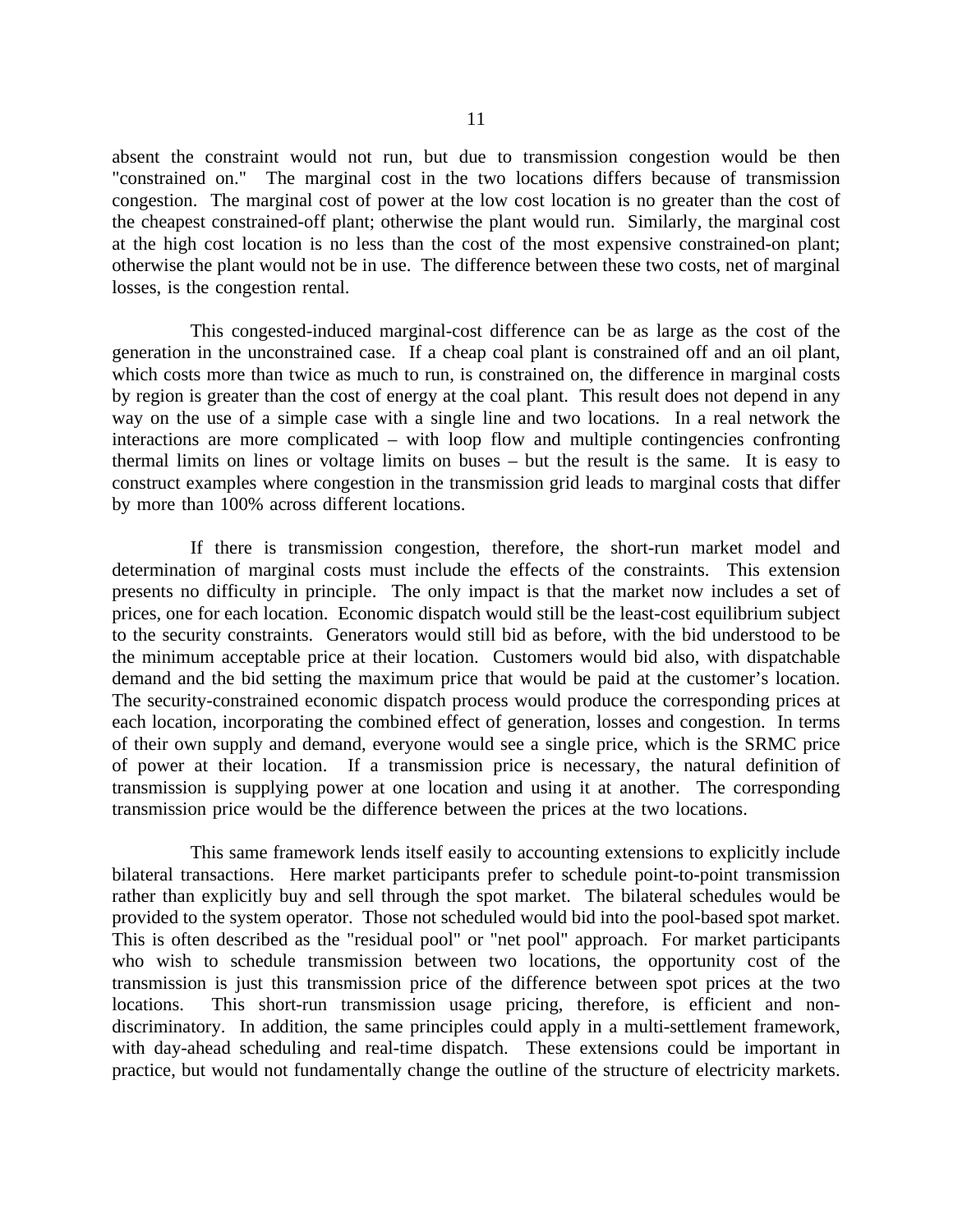This short-run competitive market with bidding and centralized dispatch is consistent with economic dispatch. The locational prices define the true and full opportunity cost in the short run. Each generator and each customer sees a single price for the half hour, and the prices vary over half hours to reflect changing supply and demand conditions. All the complexities of the power supply grid and network interactions are subsumed under the economic dispatch and calculation of the locational SRMC prices. These are the only prices needed, and payments for short-term energy are the only payments operating in the short run, with administrative overhead covered by rents on losses or, if necessary, a negligible markup applied to all power. The system operator coordinates the dispatch and provides the information for settlement payments, with regulatory oversight to guarantee comparable service through open access to the spot market run by the system operator through a bid-based economic dispatch.

With efficient pricing, users have the incentive to respond to the requirements of reliable operation. Absent such price incentives, choice would need to be curtailed and the market limited, in order to give the system operator enough control to counteract the perverse incentives that would be created by prices that did not reflect the marginal costs of dispatch. A competitive market with choice and customer flexibility depends on getting the usage pricing right.

#### **Long-Run Market Contracts**

With changing supply and demand conditions, generators and customers will see fluctuations in short-run prices. When demand is high, more expensive generation will be employed, raising the equilibrium market prices. When transmission constraints bind, congestion costs will change prices at different locations.

Even without transmission congestion constraints, the spot market price can be volatile. This volatility in prices presents its own risks for both generators and customers, and there will be a natural interest in long-term mechanisms to mitigate or share this risk. The choice in a market is for long-term contracts.

Traditionally, and in many other markets, the notion of a long-term contract carries with it the assumption that customers and generators can make an agreement to trade a certain amount of power at a certain price. The implicit assumption is that a specific generator will run to satisfy the demand of a specific customer. To the extent that the customer's needs change, the customer might sell the contract in a secondary market, and so too for the generator. Efficient operation of the secondary market would guarantee equilibrium and everyone would face the true opportunity cost at the margin.

However, this notion of specific performance stands at odds with the operation of the short-run market for electricity. To achieve an efficient economic dispatch in the short-run, the dispatcher must have freedom in responding to the bids to decide which plants run and which are idle, independent of the provisions of long-term contracts. And with the complex network interactions, it is impossible to identify which generator is serving which customer. All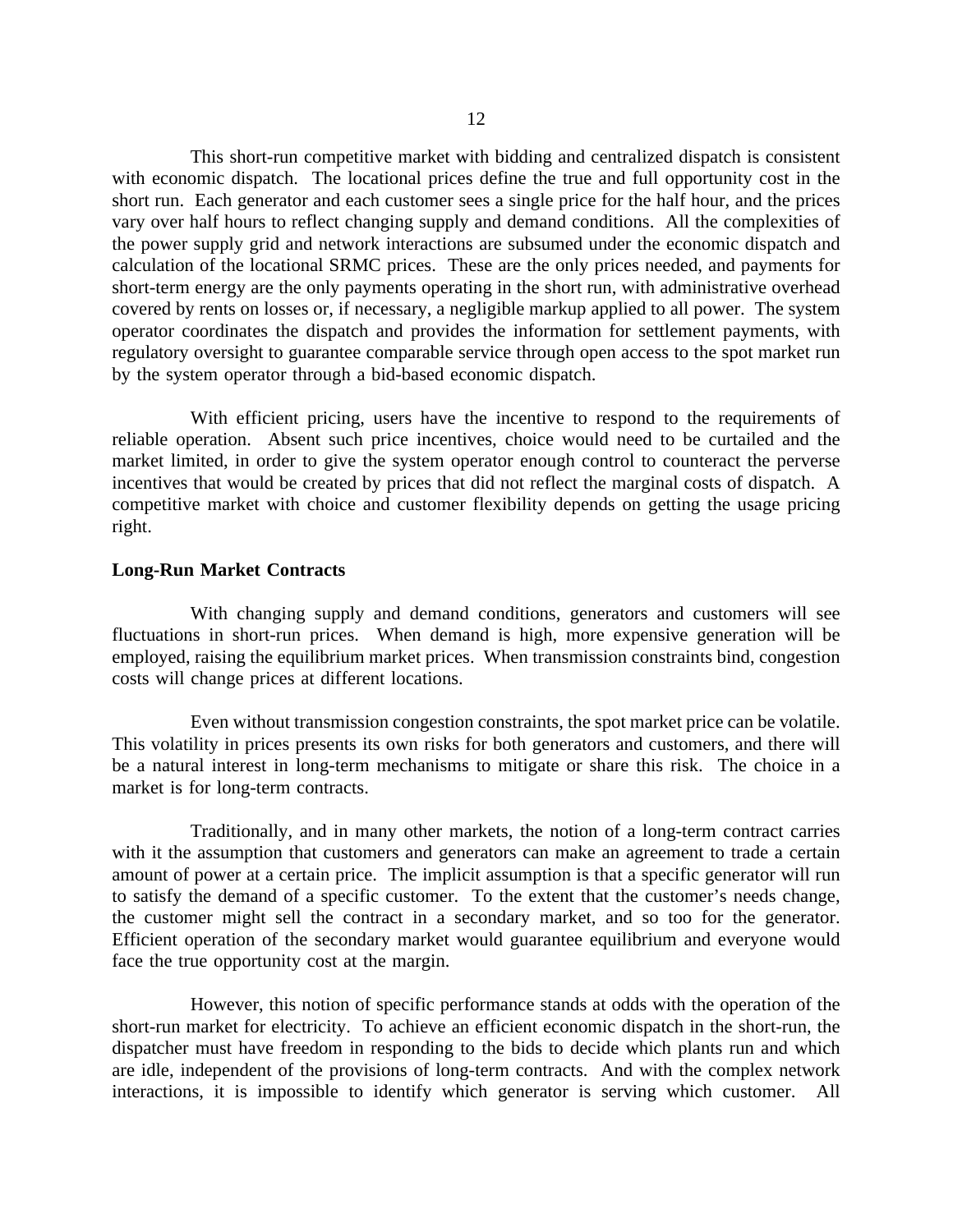generation is providing power into the grid, and all customers are taking power out of the grid. In a competitive market, it is not even in the interest of the generators or the customers to restrict their dispatch and forego the benefits of the most economic use of the available generation. The short-term dispatch decisions by the system operator are made independent of and without any recognition of any long-term contracts. In this way, electricity is not like other commodities.

This dictate of the physical laws governing power flow on the transmission grid does not preclude long-term contracts, but it does change the essential character of the contracts. Rather than controlling the dispatch and the short-run market, long-term contracts focus on the problem of price volatility and provide a price hedge not by managing the flow of power but by managing the flow of money. The short-run prices provide the right incentives for generation and consumption, but create a need to hedge the price changes. Recognizing the operation of the short-run market, there is an economic equivalent of the long-run contract for power that does not require any specific plant to run for any specific customer.

Consider the case first of no transmission congestion. In this circumstance, except for the small effect of losses, it is possible to treat all production and consumption as at the same location. Here the natural arrangement is to contract for differences against the equilibrium price in the market. A customer and a generator agree on an average price for a fixed quantity, say 100 MW at five cents. On the half hour, if the spot price is six cents, the customer buys power from the coordinated spot market at six cents and the generators sells power for six cents. Under the contract, the generator owes the customer one cent for each of the 100 MW over the half hour. In the reverse case, with the spot price at three cents, the customer pays three cents to the system operator, which in turn pays three cents to the generator, but now the customer owes the generator two cents for each of the 100 MW over the half hour.

In effect, the generator and the customer have a long-term contract for 100 MW at five cents. The contract requires no direct interaction with the system operator other than for the continuing short-run market transactions. But through the interaction with system operator, the situation is even better than with a long-run contract between a specific generator and a specific customer. For now if the customer demand is above or below 100 MW, there is a ready and an automatic secondary market, namely the coordinated spot market, where extra power is purchased or sold at the spot price. Similarly for the generator, there is an automatic market for surplus power or backup supplies without the cost and problems of a large number of repeated short-run bilateral negotiations with other generators. And if the customer really consumes 100 MW, and the generator really produces the 100 MW, the arithmetic guarantees that the average price is still five cents. Furthermore, with the contract fixed at 100 MW, rather than the amount actually produced or consumed, the long-run average price is guaranteed without disturbing any of the short-run incentives at the margin. Hence the long-run contract is compatible with the short-run market.

The price of the generation contract would depend on the agreed reference price and other terms and conditions. Generators and customers might agree on dead zones, different upside and down-side price commitments, or anything else that could be negotiated in a free market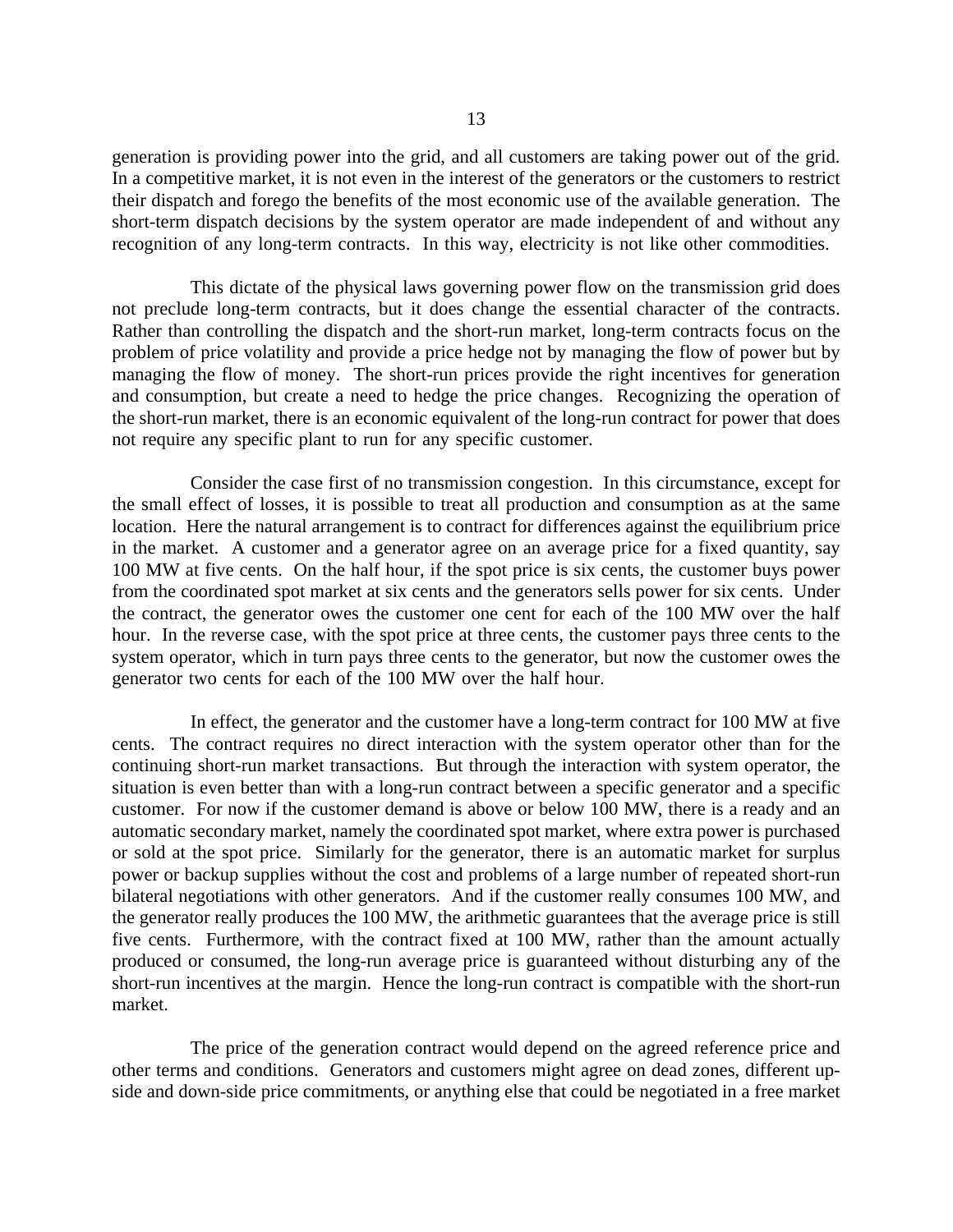to reflect the circumstances and risk preferences of the parties. Whether generators pay customers, or the reverse, depends on the terms. However, the system operator need take no notice of the contracts, and have no knowledge of the terms.

In the presence of transmission congestion, the generation contract is necessary but not sufficient to provide the necessary long-term price hedge. A bilateral arrangement between a customer and a generator can capture the effect of aggregate movements in the market, when the single market price is up or the single market price is down. However, transmission congestion can produce significant movements in price that are different depending on location. If the customer is located far from the generator, transmission congestion might confront the customer with a high locational price and leave the generator with a low locational price. Now the generator alone cannot provide the natural back-to-back hedge on fluctuations of the short-run market price. Something more would be needed.

Transmission congestion in the short-run market raises another related and significant matter for the system operator. In the presence of congestion, revenues collected from customers will substantially exceed the payments to generators. The difference is the congestion rent that accrues because of constraints in the transmission grid. At a minimum, this congestion rent revenue itself will be a highly volatile source of payment to the system operator. At worse, if the system operator keeps the congestion revenue, incentives arise to manipulate dispatch and prevent grid expansion in order to generate even greater congestion rentals. System operation is a natural monopoly and the operator could distort both dispatch and expansion. If the system operator retains the benefits from congestion rentals, this incentive would work contrary to the goal of an efficient, competitive electricity market.

A convenient solution to both problems – providing a price hedge against locational congestion differentials and removing the adverse incentive for system operator – is to redistribute the congestion revenue through a system of long-run transmission congestion contracts operating in parallel with the long-run generation contracts. Just as with generation, it is not possible to operate an efficient short-run market that includes transmission of specific power to specific customers. However, just as with generation, it is possible to arrange a transmission congestion contract that provides compensation for differences in prices, in this case for differences in the congestion costs between different locations across the network.

The transmission congestion contract for compensation would exist for a particular quantity between two locations. The generator in the example above might obtain a transmission congestion contract for 100 MW between the generator's location and the customer's location. The right provided by the contract would not be for specific movement of power but rather for payment of the congestion rental. Hence, if a transmission constraint caused prices to rise to six cents at the customer's location, but remain at five cents at the generator's location, the one cent difference would be the congestion rental. The customer would pay the system operator six cents for the power. The system operator would in turn pay the generator five cents for the power supplied in the short-run market. As the holder of the transmission congestion contract, the generator would receive one cent for each of the 100 MW covered under the transmission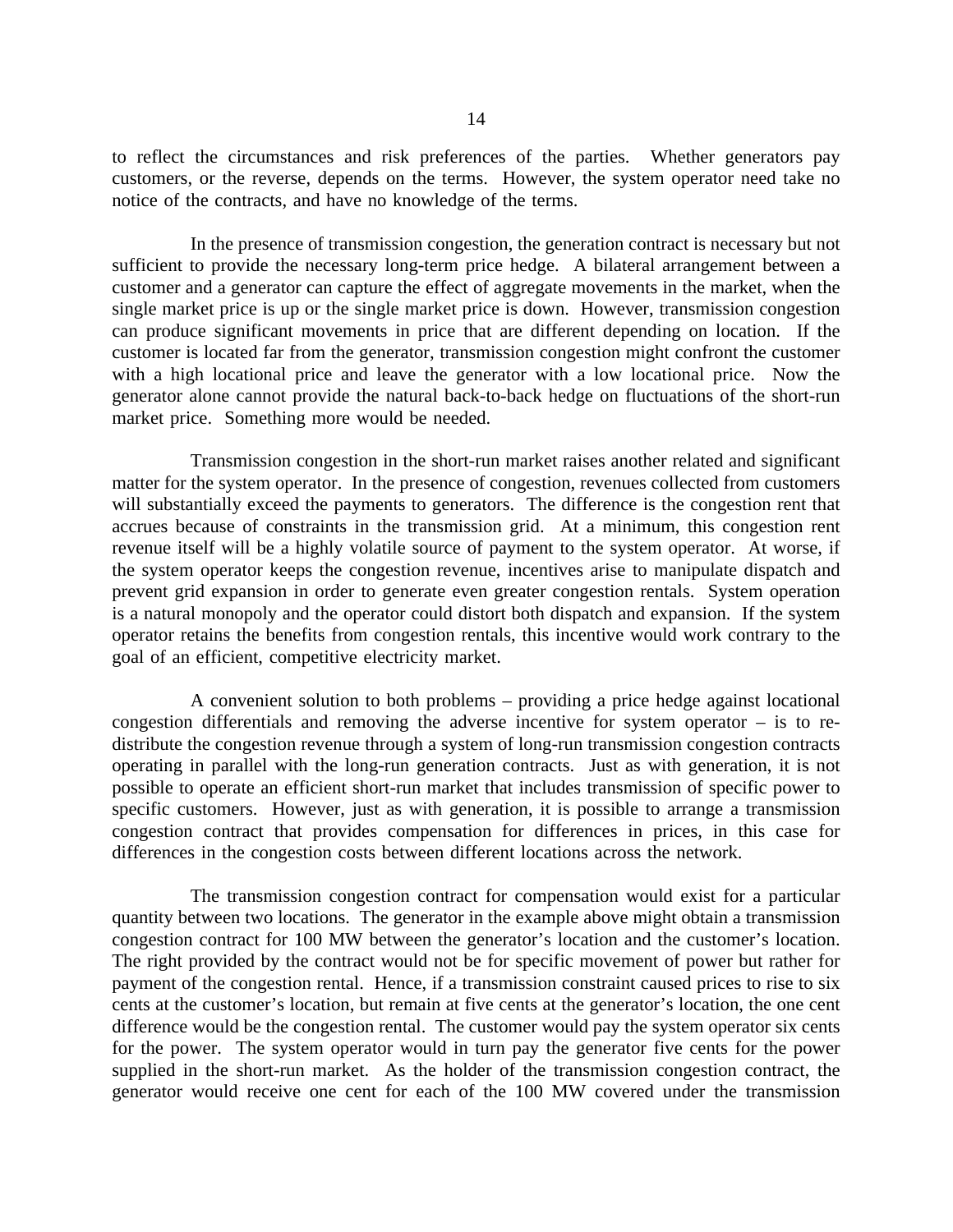congestion contract. This revenue would allow the generator to pay the difference under the generation contract so that the net cost to the customer is five cents as agreed in the bilateral power contract. Without the transmission congestion contract, the generator would have no revenue to compensate the customer for the difference in the prices at their two locations. The transmission congestion contract completes the package.<sup>9</sup>

When only the single generator and customer are involved, this sequence of exchanges under the two types of contracts may seem unnecessary. However, in a real network with many participants, the process is far less obvious. There will be many possible transmission combinations between different locations. There is no single definition of transmission grid capacity, and it is only meaningful to ask if the configuration of aggregated transmission flows is feasible. However, the net result would be the same. Short-run incentives at the margin would follow the incentives of short-run opportunity costs, and long-run contracts would operate to provide price hedges against specific quantities. The system operator coordinates the short-run market to provide economic dispatch. The system operator collects and pays according to the short-run marginal price at each location, and the system operator distributes the congestion rentals to the holders of transmission congestion contracts. Generators and customers make separate bilateral arrangements for generation contracts. Unlike with the generation contracts, the system operator's participation in coordinating administration of the transmission congestion contracts is necessary because of the network interactions, which make it impossible to link specific customers paying congestion costs with specific customer receiving congestion compensation. If a simple feasibility test is imposed on the transmission congestion contracts awarded to customers, the aggregate congestion payments received by the system operator will fund the congestion payment obligations under the transmission congestion contracts.<sup>10</sup> Still, the congestion prices paid and received will be highly variable and load dependent. Only the system operator will have the necessary information to determine these changing prices, but the information will be readily available embedded in all the spot market locational prices. The transmission congestion contracts define payment obligations that guarantee protection from changes in the congestion rentals.

The transmission congestion contract can be recognized as equivalent to an advantageous form with controllable lines and the associated point-to-point "physical" transmission rights. With controllable lines the system would be simpler, and the flows across the line would come closer to the expansion of capacity. However, even with controllable line the full increase in capacity in the larger system might be more than the power that flowed across

<sup>9</sup> The description here ignores the effect of losses, but this simplification is not important to the argument.

<sup>10</sup> The feasibility test is simple when the transmission congestion contracts are defined as forward contract obligations. If the transmission congestion contracts are defined as options, the feasibility test is well defined but can be more complicated. This difference between obligations and options applies equally to physical and financial transmission rights. For a further discussion, see Scott M. Harvey, William W. Hogan, and Susan L. Pope, "Transmission Capacity Reservations and Transmission Congestion Contracts," Center for Business and Government, Harvard University, June 6, 1996, (Revised March 8, 1997).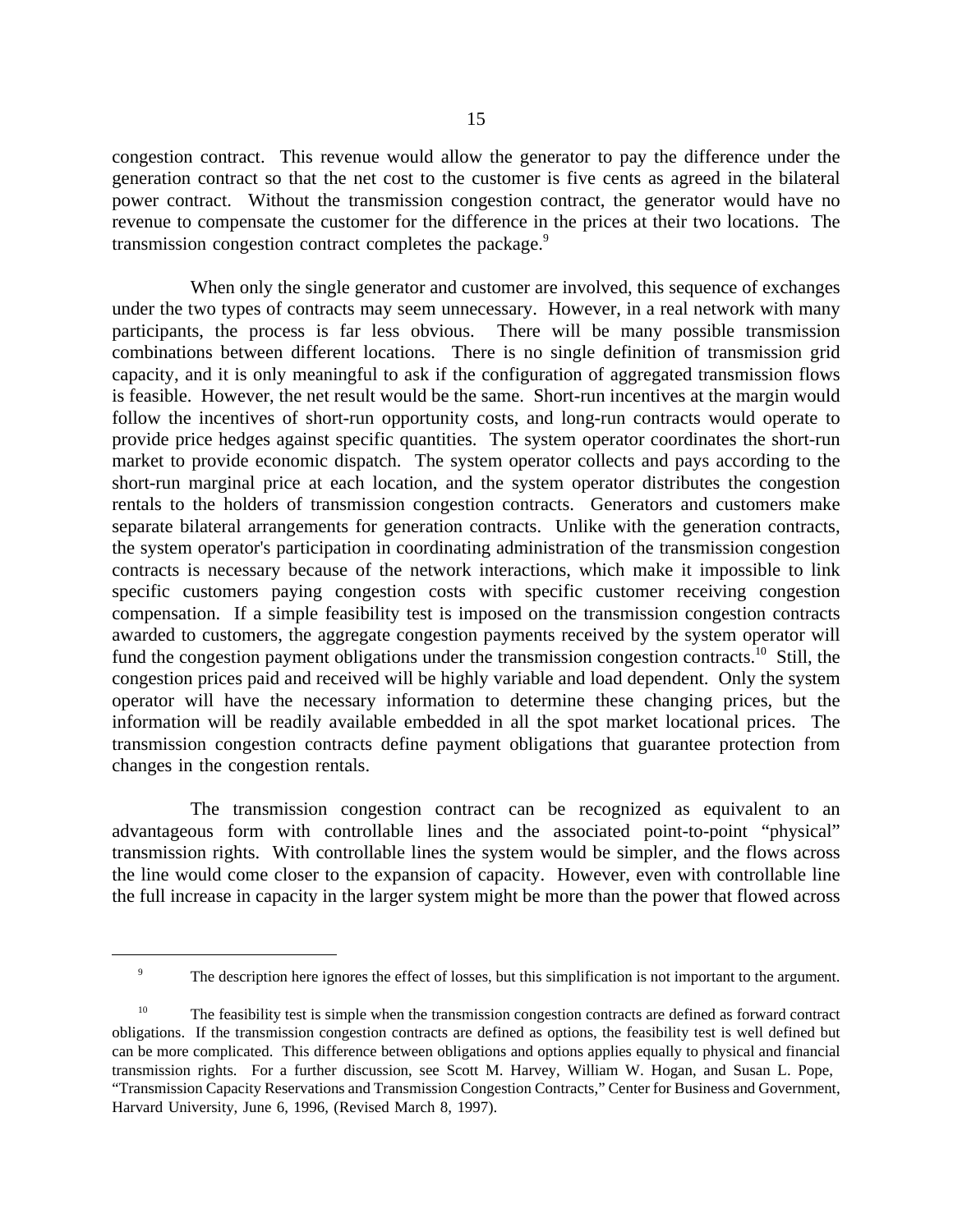the line. The ability to respond in emergencies or provide voltage support might relieve other constraints and provide additional transmission congestion contracts beyond the strict flows across the line. The transmission congestion contract provides a more general solution, with or without the benefits of a controllable line.

Were it possible to define usage of the transmission system in terms of physical rights, it would be desirable that these rights have two features. First, they could not be withheld from the market to prevent others from using the existing transmission grid. Second, they would be perfectly tradable in a secondary market that would support full reconfiguration of the patterns of network use at no transaction cost. This is impossible with any known system of physical transmission rights that parcel up the transmission grid. However, in a competitive electricity market with a bid-based, security-constrained economic dispatch, transmission congestion contracts are equivalent to just such perfectly tradable transmission rights. Hence we can describe transmission congestion contracts either as financial contracts for congestion rents or as perfectly tradable physical transmission rights.

If the transmission congestion contracts have been fully allocated, then the system operator will be simply a conduit for the distribution of the congestion rentals. The operator would no longer have an incentive to increase congestion rentals: any increase in congestion payments would flow only to the holders of the transmission congestion contracts. The problem of supervising the dispatch monopoly would be greatly reduced. And through a combination of generation contracts and transmission congestion contracts, participants in the electricity market could arrange price hedges that would provide the economic equivalent of a long-term contract for specific power delivered to a specific customer.

Further to the application of these ideas, locational marginal cost pricing lends itself to a natural decomposition. For example, even with loops in a network, market information could be transformed easily into a hub-and-spoke framework with locational price differences on a spoke defining the cost of moving to and from the local hub, and then between hubs. This would simplify without distorting the locational prices. A contract network could develop that would be different from the real network without affecting the meaning or interpretation of the locational prices.

With the market hubs, the participants would see the simplification of having a few hubs that capture most of the price differences of long-distance transmission. Contracts could develop relative to the hubs. The rest of the sometimes important difference in locational prices would appear in the cost of moving power to and from the local hub. Commercial connections in the network could follow a configuration convenient for contracting and trading. The separation of physical and financial flows would allow this flexibility.

The creation or elimination of hubs would require no intervention by regulators or the system operator. New hubs could arise as the market requires, or disappear when not important. A hub is simply a special node within a zone. The system operator still would work with the locational prices, but the market would decide on the degree of simplification needed. However,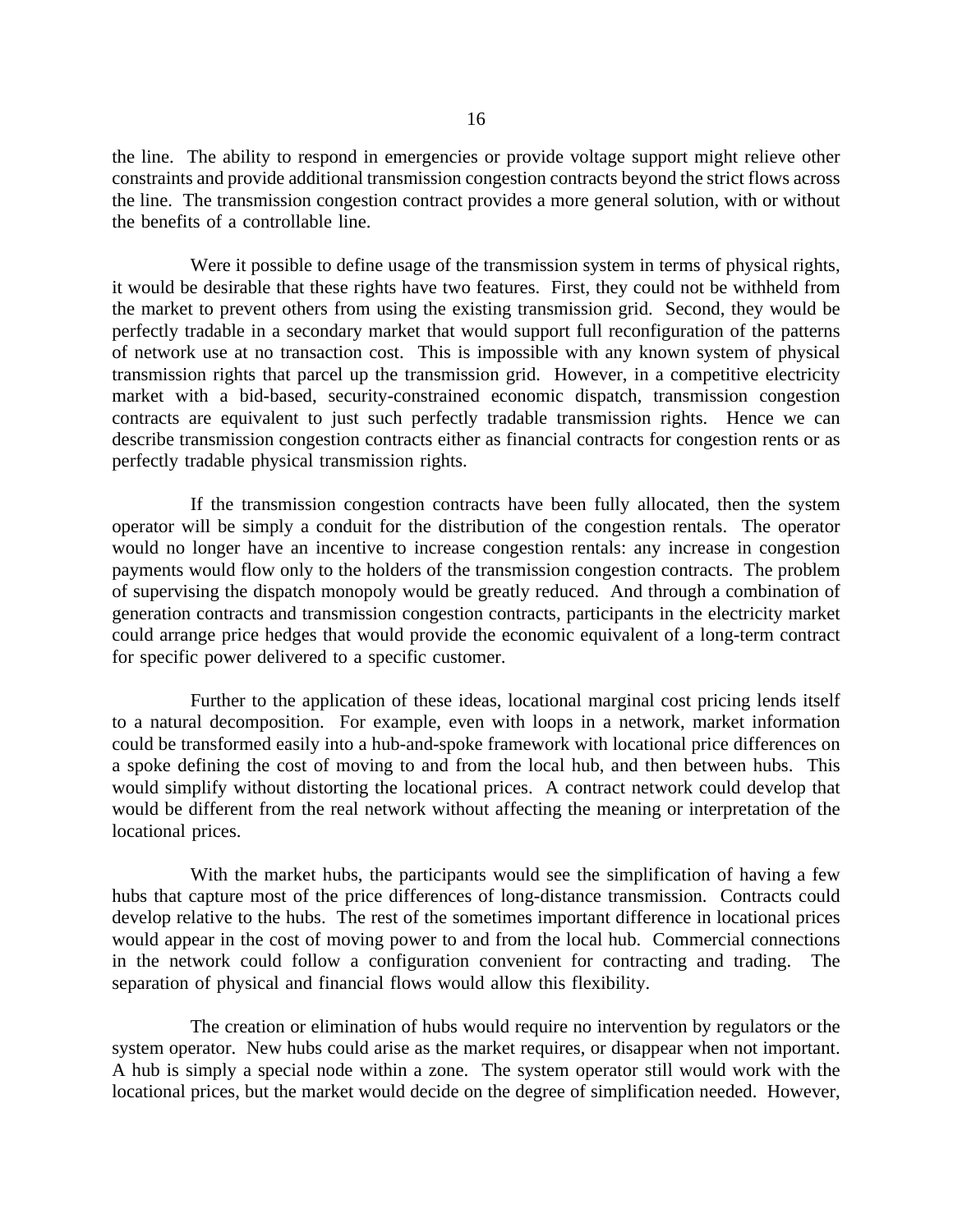everyone would still be responsible for the opportunity cost of moving power to and from the local hub. There would be locational prices and this would avoid the substantial incentive problems of averaging prices.

#### **Long-Term Market Investment**

Within the contract environment of the competitive electricity market, new investment occurs principally in generating plants, customer facilities and transmission expansions. In each case, corresponding contract-right opportunities appear that can be used to hedge the price uncertainty inherent in the operation of the competitive short-run market.

In the case of investment in new generating plants or consuming facilities, the process is straightforward. Under the competitive assumption, no single generator or customer is a large part of the market, there are no significant economies of scale, and there are no barriers to entry. Generators or customers can connect to the transmission grid at any point subject only to technical requirements defining the physical standards for hookup. If they choose, new customers or new generators have the option of relying solely on the short-run market, buying and selling power at the locational price determined as part of the half-hourly dispatch. The system operator makes no guarantees as to the price at the location. The system operator only guarantees open access to the spot market at a price consistent with the equilibrium market. The investor takes all the business risk of generating or consuming power at an acceptable price.

If the generator or customer wants price certainty, then new generation contracts can be struck between a willing buyer and a willing seller. The complexity and reach of these contracts would be limited only by the needs of the market. Typically we expect a new generator to look for a customer who wants a price hedge, and for the generators to defer investing in new plant until sufficient long-term contracts with customers can be arranged to cover a sufficient portion of the required investment. The generation contracts could be with one or more customers and might involve a mix of fixed charges coupled with the obligations to compensate for price differences relative to the spot-market price. But the customer and generator would ultimately buy and sell power at their location at the half-hourly price.

If either party expects significant transmission congestion, then a transmission congestion contract would be indicated in any case that would otherwise benefit from point-topoint physical rights were they available. If transmission congestion contracts are for sale between the two points, then a contract can be obtained from the holder(s) of existing rights. Or new investment can create new capacity that would support additional transmission congestion contracts. The system operator would participate in the process only to verify that the newly created transmission congestion contracts would be feasible and consistent with the obligation to preserve any existing set of transmission congestion contracts on the existing grid. Unlike the ambiguity in the traditional definition of transmission transfer capacity, there is a direct test to determine the feasibility of any new set of transmission congestion contracts for compensation – while protecting the existing rights – and the test is independent of the actual loads that may develop. Hence, incremental investments in the grid would be possible anywhere without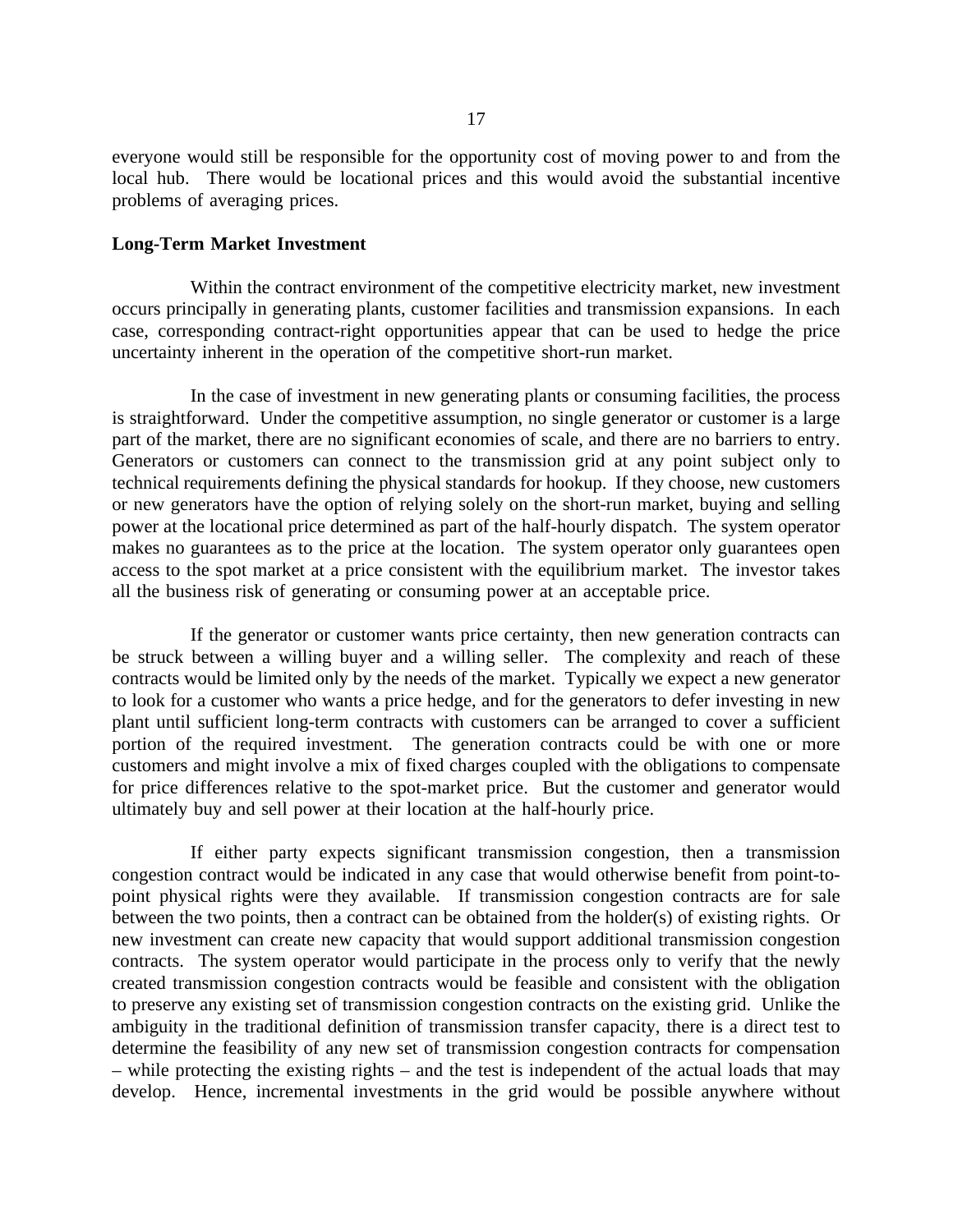requiring that everyone connected to the grid participate in the negotiations or agree to the allocation of the new transmission congestion contracts.

This happy resolution of the puzzle of transmission expansion and pricing through voluntary market forces alone is subject to at least two other important caveats. First, there still may be market failures even with the definition of a workable set of equivalent property rights. For example, with many small market participants, each benefiting a little from a large transmission investment, the temptation to free-ride on the economies of scale and scope may create a kind of prisoner's dilemma. Everyone would be better off sharing in the investment, but the temptation to free ride and avoid paying for the expense may overcome any ability to form a consortium or negotiate a contract. It may be that the investment could not go forward in a timely manner, at the right scale, or at all, without some entity that can mandate payment of the  $costs<sup>11</sup>$  In this case, however, the task should be simplified by the ability to simultaneously allocate the benefits in the form of a share of the transmission congestion contracts. The market could take care of many, perhaps most, investments, and the regulatory option would be easier to implement when needed.

A related problem could appear in the circumstances where the pattern of transmission use was so uncertain and the network so interconnected that no set of point-to-point rights would be capable of capturing enough of the economic benefits of grid investment. This would be true, of course, for both physical rights were they possible, as well as for the transmission congestion contracts. In effect, there would be significant economies of scope in transmission investment that would go well beyond the benefits of any reasonable patterns of point-to-point rights. If the benefits could not be assigned, then the market-based investments would not follow.

Second, operation of voluntary market forces would have little sway in the allocation of the costs for an existing transmission grid that already provides open access. The costs are sunk, and typically the sunk costs of the wires exceed the transmission congestion opportunity costs of using the grid. This is due, in large part, to the effects of the economies of scale. Hence, given the choice of paying the sunk costs but avoiding the congestion costs, versus avoiding the sunk costs while using the system and paying the continuing cost of congestion, most users would prefer the latter. If the sunk costs are to be recovered in prospective payments, therefore, there must be some form of requirement to pay these costs as a condition for using the grid. The resulting access charges would be the functional equivalent of the contract payments for new investment.

The need for access charges would not dictate the form of the charges. From an efficiency perspective, the preference would be to divorce the charge from usage levels, such as through a meter connection charge. In practice, the access charge might be collected proportional

<sup>&</sup>lt;sup>11</sup> This situation appears to be what is described often as investments for reliability. However, with priceresponsive demand and security-constrained economic dispatch, there is in principle no difference in reliability investments and economic investments. The only difference created by the investment would be in the economic benefits of the actual dispatch.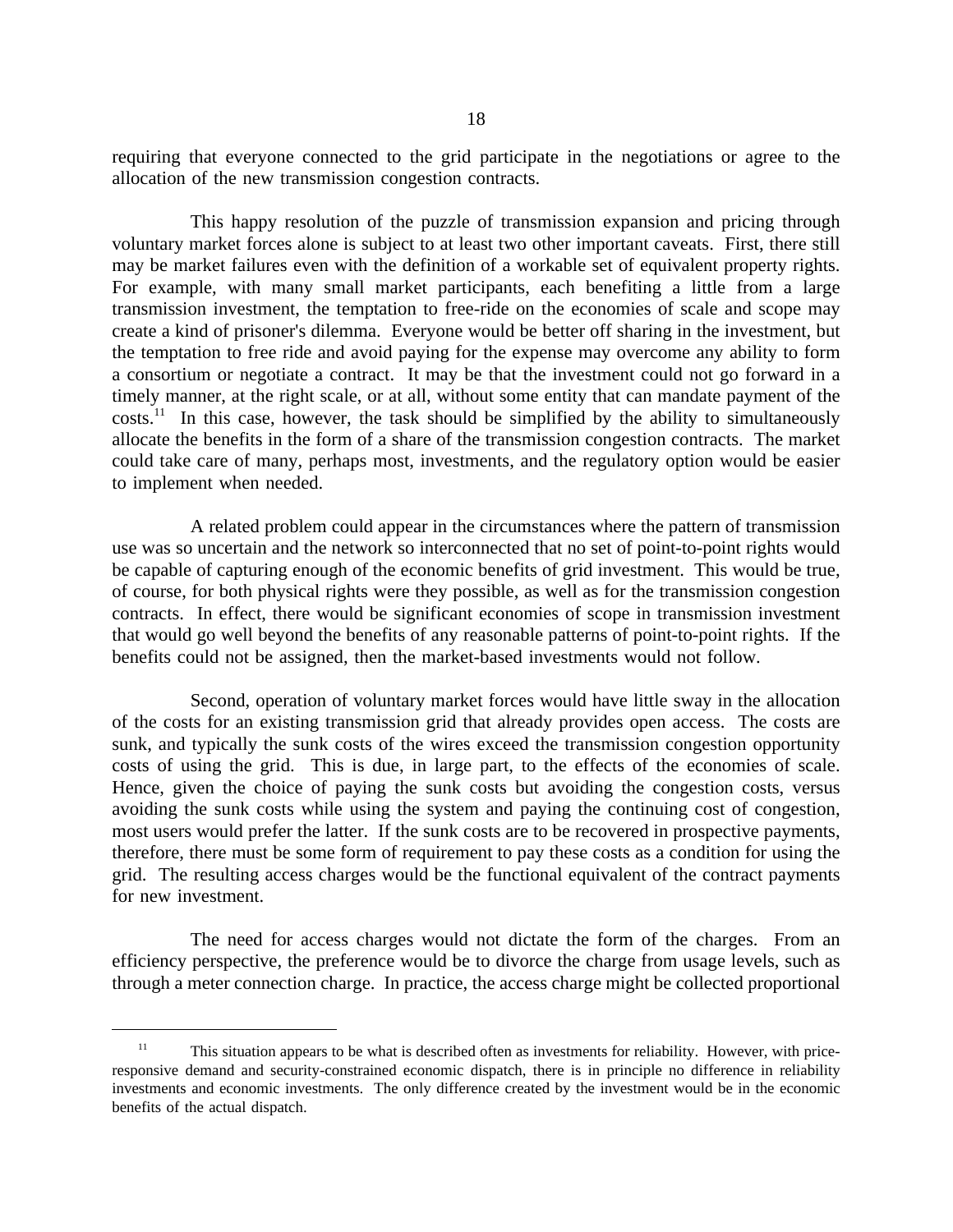to usage, but in this case it should be at the last point of connection in order to minimize perverse incentives for inefficient bypass to avoid paying for sunk costs.

Assignment of the access charges could be simplified by the simultaneous allocation of the benefits of the existing grid through the award of transmission congestion contracts. One approach might be to award the initial ownership of the contract along with a long-term obligation to pay the access charges. Another possibility would be to auction the transmission congestion contracts and apply the revenues to reduce the required payment for the transmission grid. The remaining costs would be collected as access charges for all users of the grid. In effect, these access charges would pay for the assets of the grid in a system allowing open access for full use of the system. Everyone who used the system would pay the transmission usage charge for congestion, the second part of a two-part tariff, and the holders of transmission congestion contracts would have the transmission hedge.

Allocation of embedded costs and transmission rights for the existing system presents a major transitional challenge. However, this challenge must be met. To support a competitive market, and to meet the test of comparability, the old implicit allocations of rights must be made explicit. There will be many issues to resolve in this transition, and many ways to allocate costs and benefits without distorting the market. Looking forward, however, the market framework would condition system expansion decisions.

Grid expansion and pricing would continue to present a need for regulatory oversight, but the existence of workable transmission congestion contracts would substantially simplify transmission investment decisions. The users of the system who are buying and selling electricity without a complete hedge through transmission congestion contracts would face the short-term market clearing price. In the face of transmission congestion, the locational prices provide the proper incentive for investment in transmission facilities. Investments should be made when justified by the savings in congestion costs. Those who are prepared to make the investment would obtain the associated transmission congestion contracts. The role of regulators, therefore, would be to review requests for transmission expansion, examine the compatibility with the companion request for new transmission contracts, and ensure an open process for all to join in developing combined transmission investments recognizing the interactions in the network.

The regulator would be responsible for enforcing a requirement for existing transmission facility owners to support expansions and reinforcements at a traditional regulated cost that recovered the incremental investment, and then to assign the corresponding transmission contracts. If no coalition of grid users were able to agree to pay for a grid expansion that appears to be beneficial for the system as a whole, any interested party could propose a project and an allocation of its costs among those grid users who would benefit. Regulatory procedures, similar to those used now, would determine whether the project should go forward and how its costs should be allocated to those expected to benefit from the effect on future locational spot market prices, with the payers granted rights to compensation to assure that future congestion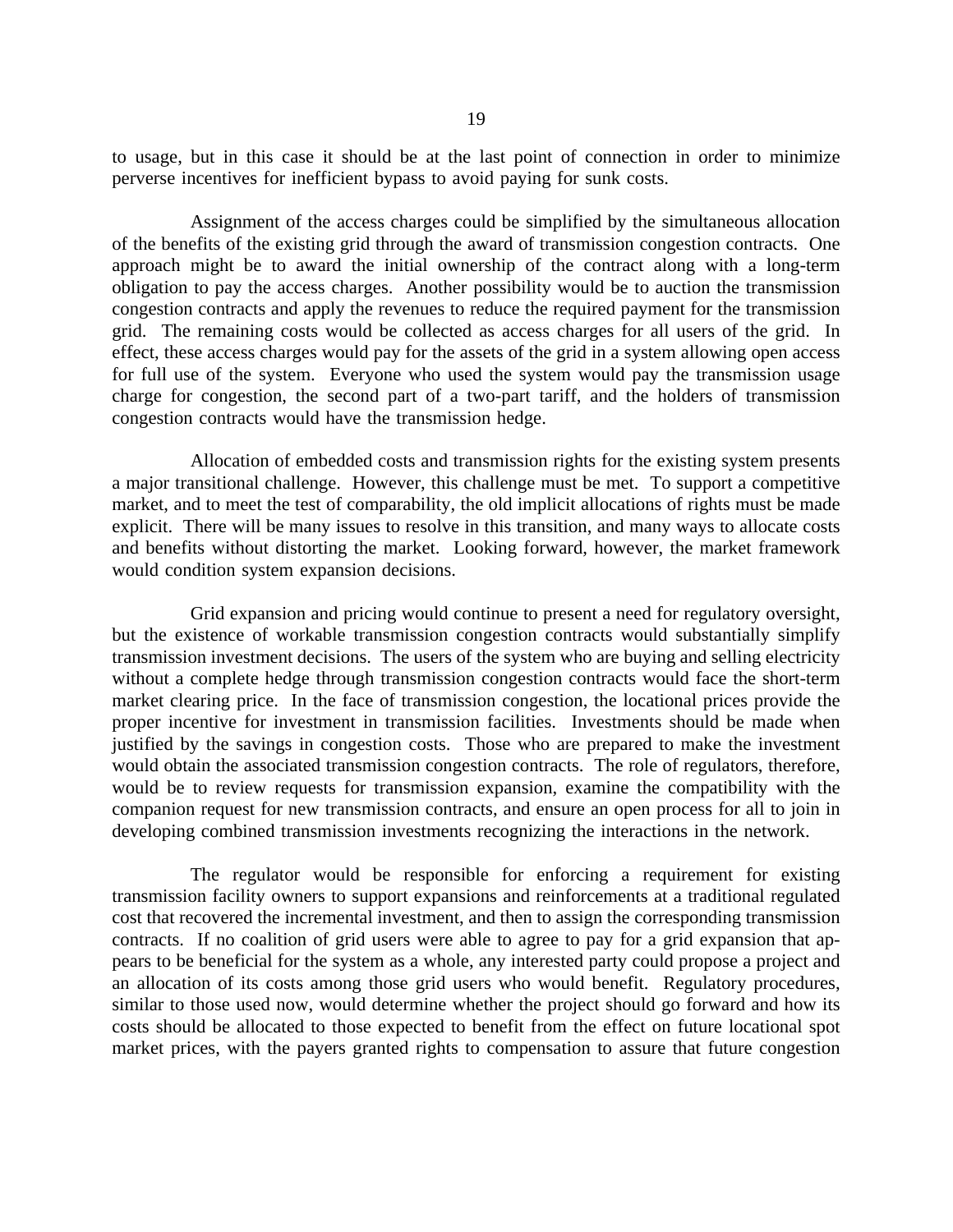does not rob them of the benefits they are paying for.<sup>12</sup> This would also be the place to take up the related question of providing adequate incentives, and the form of incentive regulation, for transmission providers who provide connection to the existing grid and construction of expansions that would not take place under the market-based framework.

The transmission congestion contracts, once created, would no longer need any special regulation. Although investments in the transmission grid would be lumpy and would require the cooperation of the owners of existing facilities, the transmission congestion contracts would be divisible and freely tradable in a secondary market. This secondary market would provide a ready source of transmission hedges that would serve as an alternative to system expansion. The price of the transmission contracts should never rise above the long-term expected congestion opportunity costs or the cost of incremental expansion of the grid. In this way, the unregulated market for transmission congestion contracts would emulate the broad outlines of FERC's pricing policy. Transmission contracts would be obtained at the lesser of opportunity costs or incremental costs. Holders of existing transmission rights, converted into the appropriate transmission congestion contracts, would pay embedded costs but not opportunity costs. Those using the transmission grid without holding transmission congestion contracts would pay opportunity costs but not any embedded costs other than the costs of any stranded assets that would be collected from all users. $13$  Most important of all, the long-term transmission market could be more like a market, relying as much as possible on the incentives and forces of competition, limiting the role of planning and regulation to address the unavoidable interactions in the transmission grid. Investment decisions would be made at the initiative and with the agreement of those required to bear the cost.

#### **Regional Transmission Organizations**

The basic components of this competitive market structure appear in the proposed requirements for Regional Transmission Organizations.<sup>14</sup> The key element is in the recognition of the importance of a coordinated spot market. In the RTO NOPR this appears as the balancing market, which is equivalent to the "net pool" arrangement outlined above. In particular, FERC recognizes that "[r]eal-time balancing is usually achieved through the direct control of select generators (and, in some cases, loads) who increase or decrease their output (or consumption in the case of loads) in response to instructions from the system operator."<sup>15</sup> To be consistent with the competitive market, it is essential that this be through a bid-based security-constrained

<sup>12</sup> D. Garber, W. Hogan, L. Ruff, "An Efficient Electricity Market: Using a Pool to Support *Real* Competition," The Electricity Journal, Vol. 7, No. 7, September 1994, pp. 48-60.

<sup>&</sup>lt;sup>13</sup> These stranded assets might include transmission sunk costs that could not be recouped through a sale of transmission rights.

<sup>14</sup> (RTO NOPR) Federal Energy Regulatory Commission, "Regional Transmission Organizations", Notice of Proposed Rulemaking, Docket No. RM99-2-000, Washington DC, May 13, 1999.

<sup>15</sup> RTO NOPR, p. 175.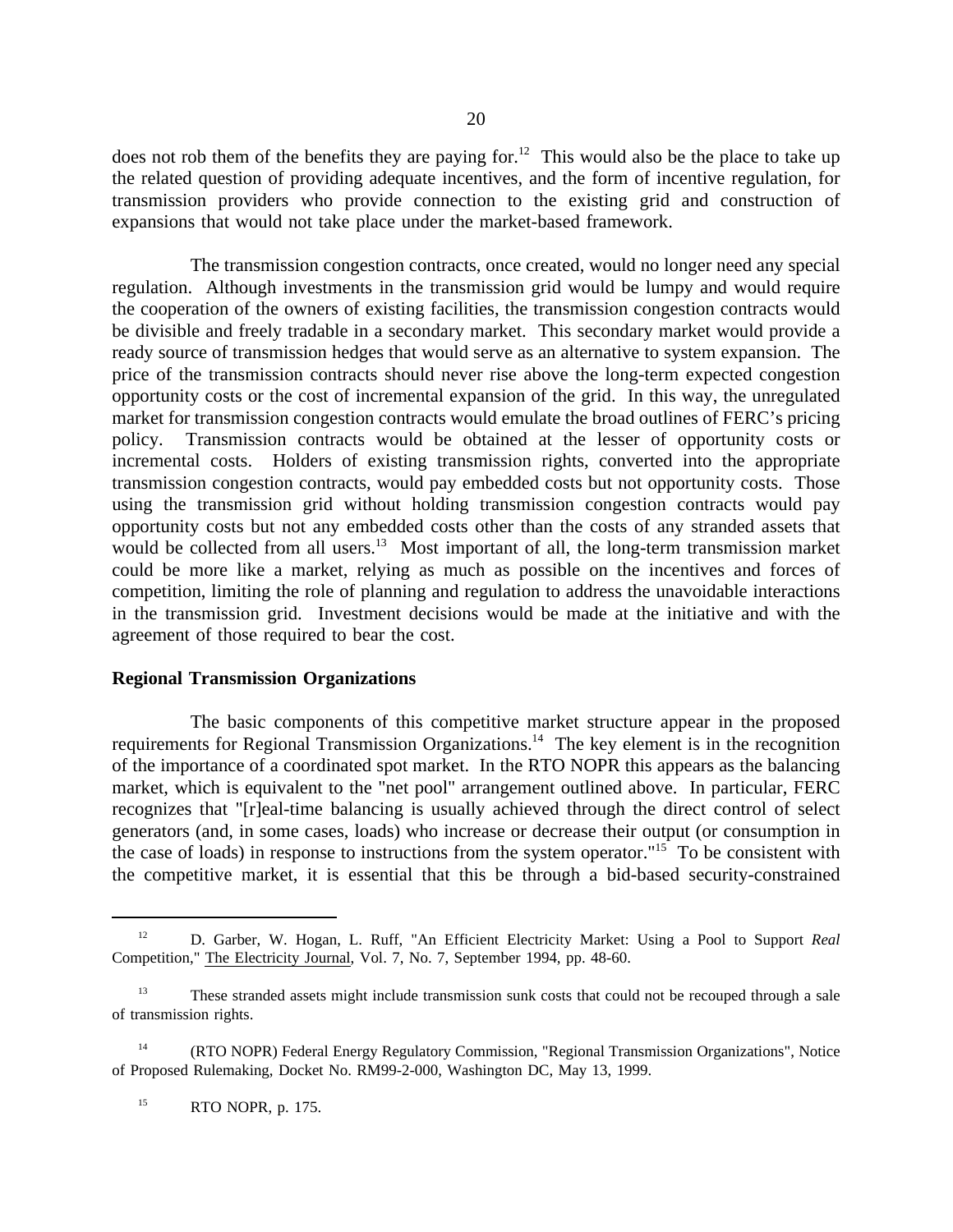economic dispatch: "Proposals should ... ensure that the generators that are dispatched in the presence of transmission constraints must be those that can serve system loads at least cost, and limited transmission capacity should be used by market participants that value that use most highly."16

Everyone would be able to participate in this coordinated spot market, at the efficient, and necessarily locational or



nodal, prices: "The market mechanisms must accommodate broad participation by all market participants, and must provide all transmission customers with efficient price signals regarding the consequences of their transmission usage decisions."<sup>17</sup> Furthermore, "... the Commission proposes to require that RTOs operate a real-time balancing market that would be available to all transmission customers, or ensure that this task is performed by another entity not affiliated with market participants."<sup>18</sup>

Given the availability of this coordinated spot market and these efficient locational prices, market participants could schedule bilateral transactions or rely on trade through the spot market. The differences in locational prices would define the opportunity costs of transmission, giving rise to the creation of financial transmission rights.<sup>19</sup> Payment for the existing grid would appear in part as access charges, including the use of the "license plate" approach with regionspecific access charges. $20$ 

This same basic system has been in operation for more than a year in the Pennsylvania-New Jersey-Maryland (PJM) Interconnection, where the financial transmission rights are labeled

- <sup>18</sup> RTO NOPR, p. 176.
- <sup>19</sup> RTO NOPR, p. 166.
- $20$  RTO NOPR, p. 13.

<sup>16</sup> RTO NOPR, p. 198.

<sup>&</sup>lt;sup>17</sup> RTO NOPR, p.162.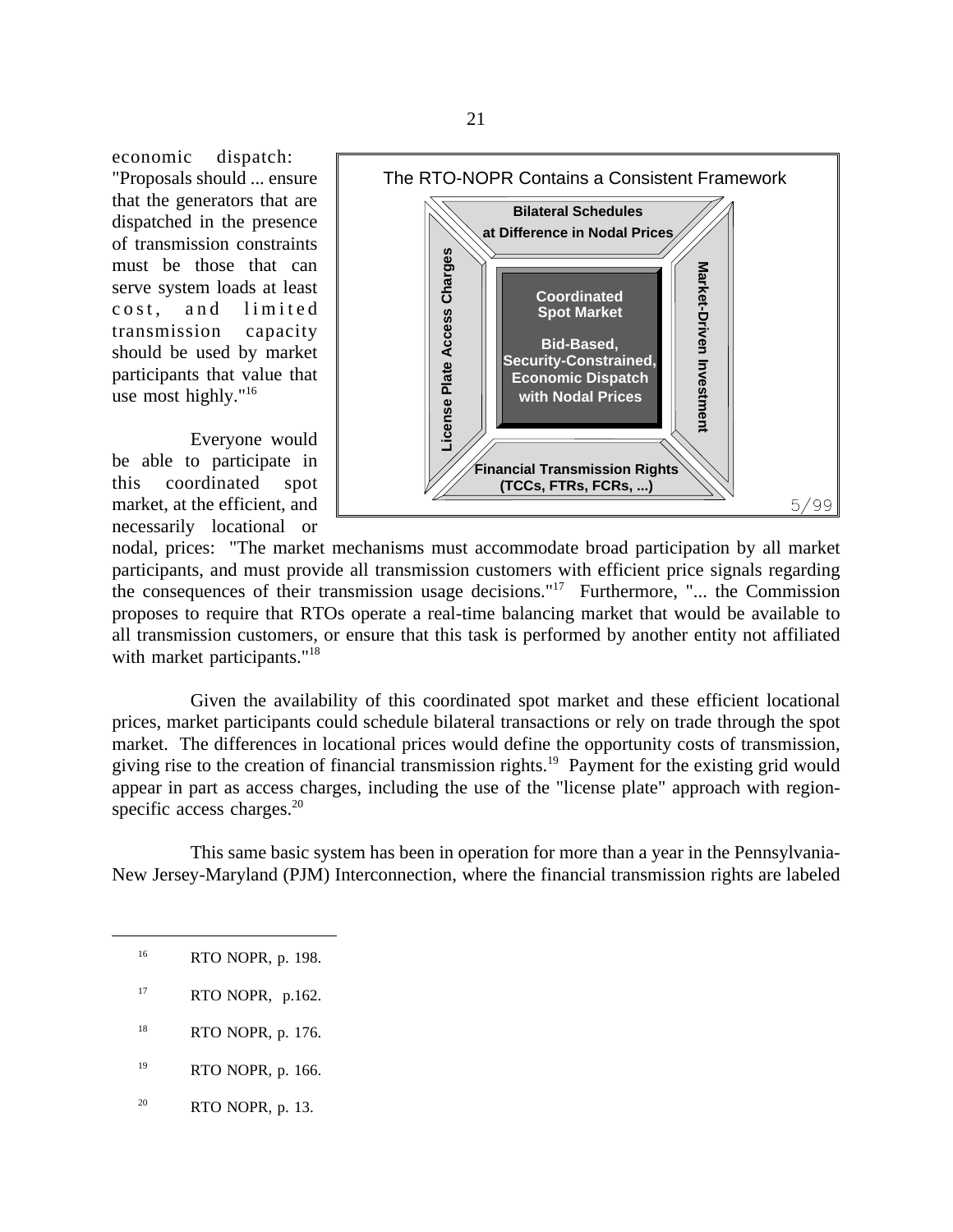as fixed transmission rights  $(FTR)^{21}$  In the proposed New York ISO structure, the same basic model applies with equivalent transmission rights called transmission congestion contracts  $(TCC)$ <sup>22</sup> In the proposed New England ISO structure, the term of art is a financial congestion right (FCR).<sup>23</sup> There are slight differences in all these approaches, but they stand on the bedrock of a coordinated spot market, implement through a bid-based, security-constrained economic dispatch with locational prices. This supports a high degree of choice by market participants, and is the only known model that provides these benefits in a framework to support competitive electricity markets.

#### **NETWORK EXTERNALITIES AND INVESTMENT INCENTIVES**

Complete reliance on market incentives for transmission investment would be unlikely as a practical matter and is subject to a number of theoretical challenges. Perhaps the biggest challenge is to escape from the "Catch 22" neglect of market innovations that creates a selffulfilling prophecy that only monopoly solutions would be available.

Market institutions can support market-based transmission investments. The tradeoff will be between imperfect markets and imperfect regulation. The existence of a viable system of long-term transmission congestion contracts changes the balance, however, to rely more on market forces. Here we address the challenges to market-based investments that arise because of network externalities and economies of scale and scope.

#### **Allocating Transmission Benefits and Costs**

The economies of scale and scope in transmission construction present a number of issues in long-run transmission pricing. Transmission investments and upgrades tend to come in large increments that can have a significant effect on market prices. The facilities are capital intensive, require long investment lead times, and are long lived. Any change in the configuration of the transmission grid can alter the extensive network interactions, thereby affecting virtually all users of the transmission grid. Furthermore, most of the costs for the existing transmission system are sunk. Hence, there is a marked difference between the problems of determining the allocation of the costs for the existing system and the task of defining the

<sup>&</sup>lt;sup>21</sup> PJM Interconnection, L.L.C. The PJM system began operation with FTRs and full locational pricing as of April 1, 1998. Details can be obtained from the web site at www.pjm.com.

<sup>&</sup>lt;sup>22</sup> Federal Energy Regulatory Commission, New York ISO Ruling, Docket Nos. ER97-1523-000, OA97-470-000 and ER97-4234-000, January 27, 1999. See also, "Order Denying in Part and Granting in Part Rehearing and Clarification and Conditionally Accepting Compliance Filing," Dockets Nos. ER97-1523-003 and -004, OA97- 470-004 and -005, and ER97-4234-002 and -003, Washington DC, July 29, 1999.

<sup>&</sup>lt;sup>23</sup> Federal Energy Regulatory Commission, "Order Accepting Preliminary Congestion Management and Multi-Settlement Systems and Providing Guidance," New England Power Pool, Docket No. ER99-2335-000, Washington DC, July 30, 1999.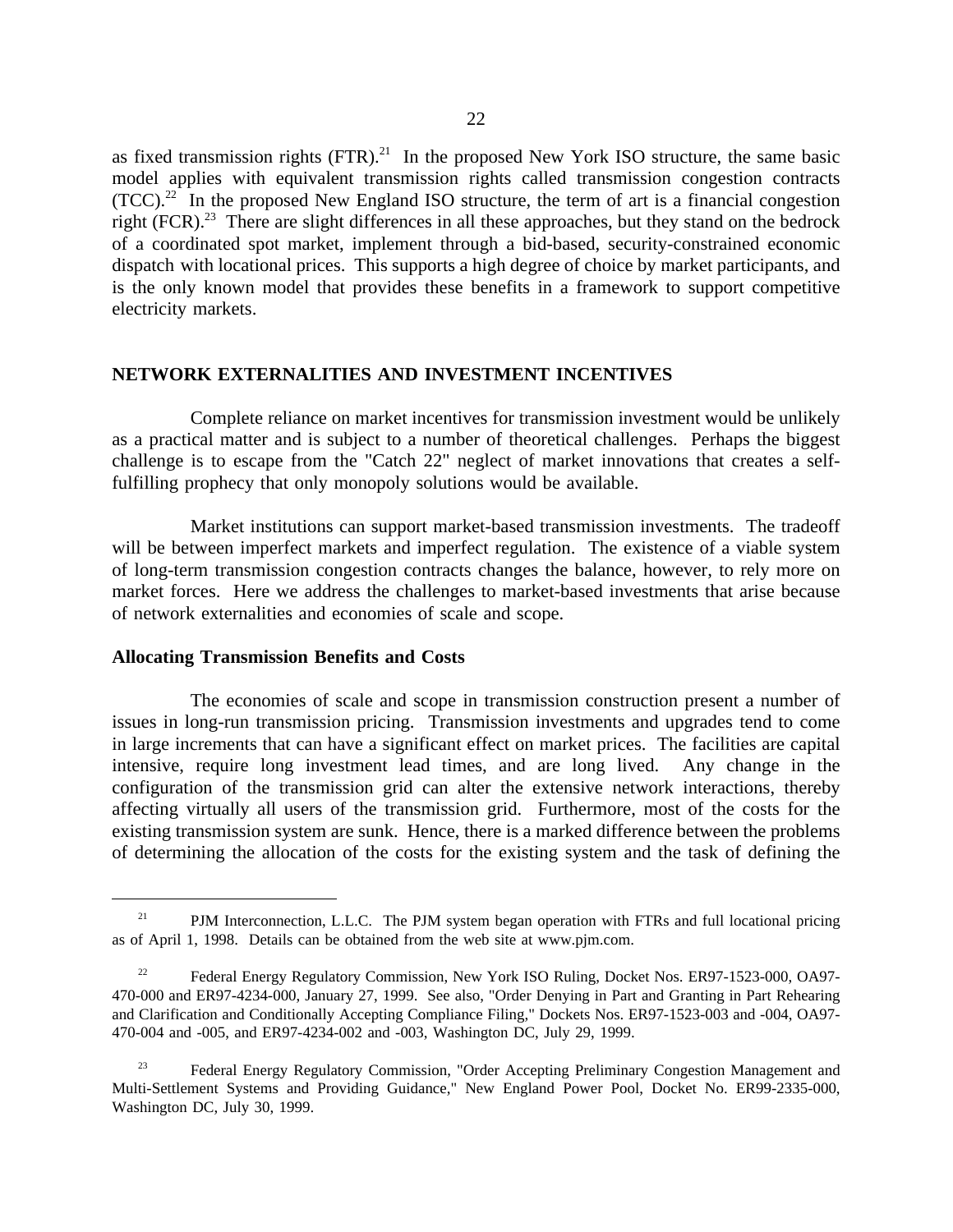allocation for system expansion.

The incentive for transmission investment would come from those who did not already have transmission congestion contracts. These market participants would be relying on the spot market. When the anticipated congestion cost and losses become large enough, there would be an economic motivation for investing in transmission. However, the motivation for the investment assumes, at a minimum, that those making the investment would then reduce the cost of the losses and avoid the corresponding congestion payments.

The discussion of the economics of competitive electricity markets emphasizes the importance of defining and allocating benefits of the transmission grid. If there is no method to allocate the benefits of transmission, the strong network interactions exacerbate the difficulty of allocating costs. Without some form of transmission rights, there could be substantial incentives to shift costs to others (i.e., free-riding), it would be difficult to define a standard of performance for transmission providers, and the normal operation of market principles would founder because of the lack of property rights. By contrast, where it is possible to define the equivalent of property rights, free-riding and these difficult allocation problems could be substantially reduced, if not eliminated.

Consider the allocation of the costs for short radial connections from plant to a nearby transmission grid. In the simplest of cases, when connecting a single generator or a single customer, the benefits of the connection seem clear. The benefits would accrue to the facility connected to the grid, and the costs would naturally be allocated to the same facility. The close match between benefits and costs would allow for investment charges that would be consistent with operation of a market. It is for this reason that transmission pricing often treats such investments separately.

When we turn from simple radial connections to the main transmission grid, however, the obvious allocation of costs and benefits is no longer available. This is closely related to the complicating fact of network interactions that make it difficult or impossible to define the total capacity of a network. The simple reality is that in any sufficiently interconnected network, it is not possible to define the capacity of the network without also defining the pattern of usage. Except for truly radial systems, transmission congestion can change the capacity of the grid depending on the configuration of load and generation.

This difficulty in defining the capacity of the grid without specifying the pattern of use does not mean that no definition of capacity or property rights would be available. For example, it is always possible to test easily to determine if a particular pattern of usage of the transmission grid would be within the security-constrained dispatch limits dictated by the requirements of reliable operation. The system operator makes just such judgments on a regular basis, with an affirmative conclusion implicit in every dispatch. Hence, it would be legitimate to define any feasible pattern of system use as within the capacity of the system, and the associated input levels could be defined as transmission rights. With these hypothetical property rights, we would be closer to a method for allocating the benefits of transmission grid to support the allocation of the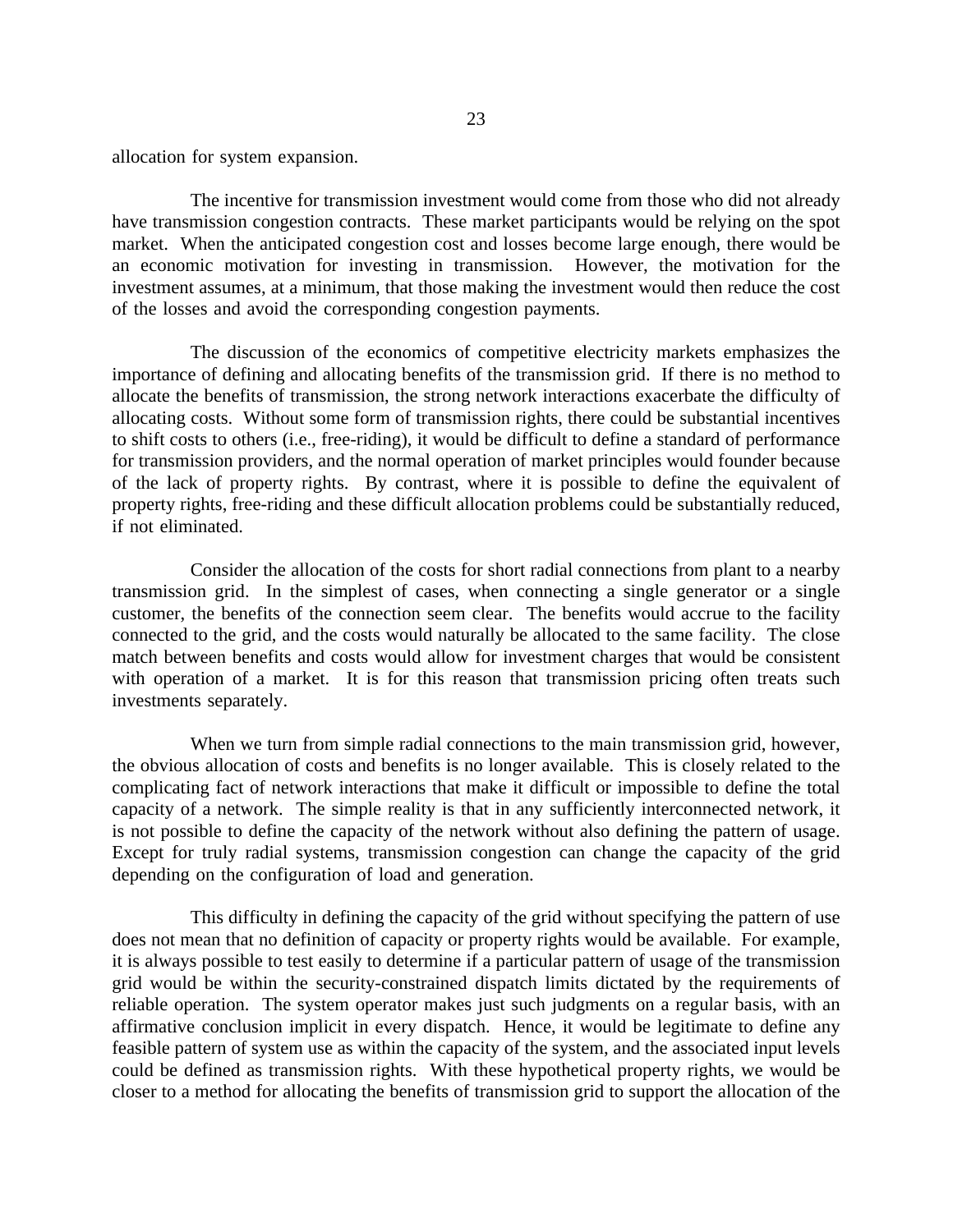costs.

One difficulty of this approach in terms of physical property rights would be in the constant need to redefine and reconfigure transmission usage to conform to the actual load patterns. In effect, we would like those who have paid for transmission property rights to be able to sell those rights in a secondary market to support the actual dispatch. Were this possible, many of the most perverse incentives and logical puzzles in transmission pricing would be removed. With well-defined, tradable property rights, the transmission regime could operate more according to market principles. However, a literal system of physical rights traded to match actual use would be impractical as a means to control system dispatch.

This is where the transmission congestion contracts fit into the long-run picture. A transmission congestion contract provides payment equal to the congestion price differential between two locations. In a competitive market setting, these financial contracts are equivalent to perfectly tradable physical transmission rights. Hence, these transmission congestion contracts can be the embodiment of the benefits of transmission investment. Ownership of the transmission congestion contract can be defined as the benefit that comes with paying for transmission investment. The transmission congestion contract provides a perfect hedge against changes in the transmission usage charges arising in the form of congestion costs. The transmission congestion contract internalizes the complicated network interactions, and allows the market to operate with simple point-to-point arrangements that act like property rights.

In some cases, the transmission congestion contracts alone could support market decisions for transmission investment. Faced with transmission congestion and persistent differences in locational prices, market participants could come forward to negotiate a contract for transmission expansion. In exchange for a long-term agreement to pay the costs of the expansion, they would receive a set of transmission congestion contracts that would reflect the incremental transfer capability created by the investment. In general, there would be no unique set of potential transmission congestion contracts, as many patterns of increased flow could be accommodated by the incremental investment. However, the participants would agree on the preferred collection of new transmission congestion contracts, and the assignment of both the costs and the benefits would be established by contract before the investment was made. The system operator would participate to certify the feasibility of the incremental transmission congestion contracts in combination with any other existing rights. The transmission provider would build the transmission enhancement, the customer would pay the investment costs as dictated by the contract, and the system operator would administer the transmission congestion contracts providing the hedge against congestion costs.

The transmission congestion contracts could also provide the definition of the future obligations of the transmission provider. Absent some later change in the explicit contracts, the obligation of the transmission provider would be to maintain the feasibility of the collection of transmission congestion contracts. This could be achieved either by literally maintaining the wires and other facilities to preserve the feasibility of the power flows as specified in the contracts, or by assuming the financial responsibility to make up any payment deficits under the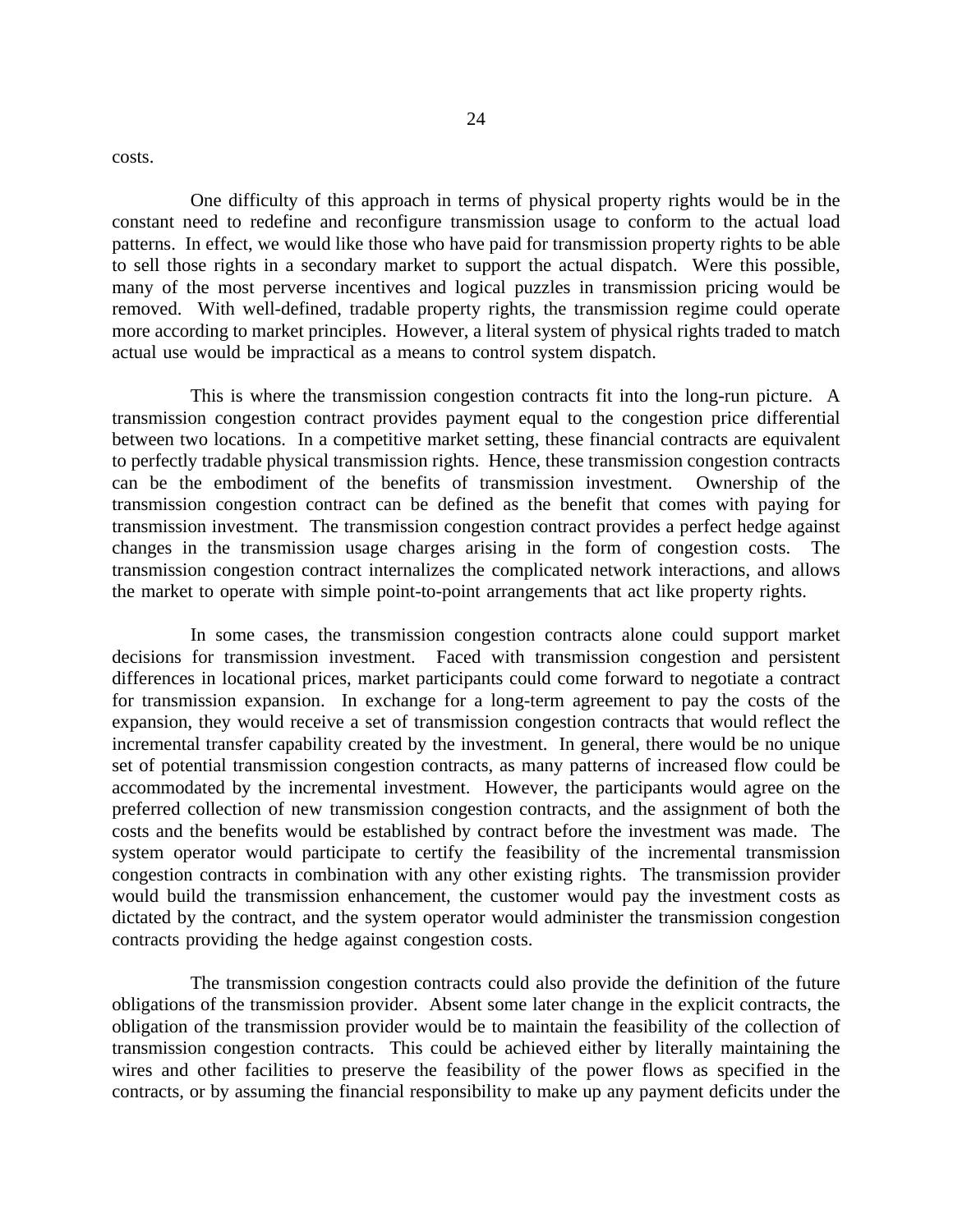transmission congestion contracts. Hence, the set of transmission congestion contracts could serve as the cornerstone for an incentive pricing scheme for the transmission provider.

If there were no market power present, the value of the opportunity costs under the transmission congestion contracts would define the opportunity costs of any reduction of system capacity. This would set a framework for any payment obligations by the transmission provider. In the presence of market power in generation or load, including the important special case of a radial connection for a single entity, the transmission congestion contract obligation could be adapted to specify obligations of the transmission provider. For example, in case of the loss of a radial line, there would be no observed market clearing price at the plant to define the opportunity cost of the reduced capacity caused by a line outage. However, in the context of a spot market, a pattern of bids from previous periods might establish a workable estimate of the incremental cost of the plant. The difference relative to the grid price at the point of connection could be used as the estimate of the opportunity cost in the rare event of line outage. In this case, the opportunity cost estimate would serve as the implied obligation under the transmission congestion contract. The typical contract might include some limited periods or maximum payments to account for normal outages and maintenance, with any excess payments resting in whole or in part as the responsibility of the transmission provider.

In circumstances with multiple owners of the transmission grid and substantial parallel flows, there would be a requirement to define a sharing mechanism of responsibility among the transmission providers. In the case of a significantly interconnected system, the capacity on one part of the system could affect the capacity everywhere, and not all transmission providers would be able to control these impacts. This allocation of responsibility would be similar to the joint cost allocation problem, for which a number of practical allocation approaches would be available.

The transmission grid owner receives embedded costs for the existing grid or investment costs for new increments. The payment for the existing grid or new grid investments can be cost based according to traditional regulation, or allowed to adjust to market prices. Actual construction and ownership of the wires could follow many arrangements, with the ultimate economic value defined in the transmission congestion contracts. Those paying the regulated fixed charges for the existing transmission system receive the associated transmission congestion contracts. The transmission congestion contracts could be allocated to users paying the access charges to the grid or sold in an auction with the revenue used to reduce the access charges. New investment, either by the existing owners of the transmission system or third parties, would create new transmission congestion contracts. If the investment is included in mandatory access charges, the investment would be regulated in a traditional way and the incremental transmission congestion contracts allocated to those paying the access charges. If the investment is market-based and not included in mandatory access charges, the pricing would also follow the market and the investors would receive the incremental transmission congestion contracts.

The spot market participants pay locational prices which include transmission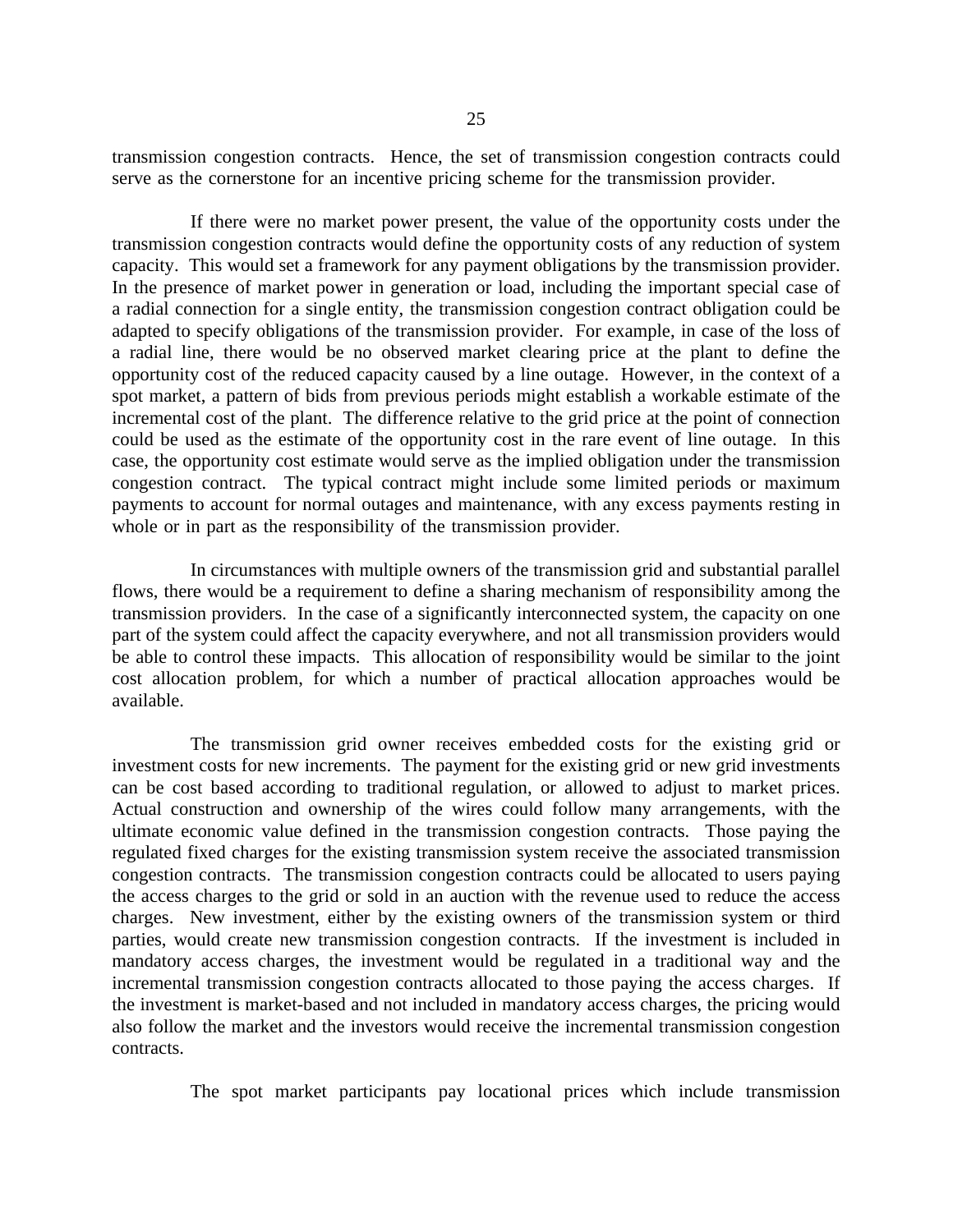opportunity costs. The difference in locational spot prices defines the opportunity cost of shortterm transmission usage. Everyone has access to use the grid and pays the transmission opportunity cost. The transmission congestion contract holders receive the congestion payments. Through the settlement payments, the system operator collects the congestion payments from the system users and disburses the congestion payments to the holders of the transmission congestion contracts. The system operator keeps nothing; the grid owner receives the regulated fixed charges for the existing system; the transmission congestion contract holder receives compensation for out-of-merit dispatch costs; and the transmission user pays the true opportunity cost.

#### **Inefficient Transmission Expansion**

Investment in the transmission grid should create new economic capacity. Even in the absence of the special case of electric network externalities, decentralized investment with fixed costs of entry might produce inefficient expansion through too much investment as measured by total welfare.<sup>24</sup> However, the is not the usual focal point for analysis if electric networks. If transmission investment suffered from the problems of hotel construction in producing too much capacity, there would not be much of a public policy concern.

In the case of a regulated industry with large fixed costs, there is the possibility that tariffs would collect some or all of the fixed costs through variable charges. To the extent the system allowed users to avoid these variable charges by making new investments, there would be a familiar incentive for inefficient bypass. For example, we face this form of incentive in electric distribution systems which charge on a kilowatt-hour basis for net load. Investment on the customer side of the meter might be motivated by avoidance of largely sunk and fixed costs. The same problem could arise under the structure of transmission tariffs that follow the contract path and wheeling model, where a new contract path avoids paying the largely sunk costs on other contract paths, even without any change in the real power flows.

Within the framework described here, however, recognition of the network effects and economies of scale leads directly to the use of access charges to recover sunk costs that are not paid under voluntary contracts. The license plate access charges are an example, and the investment in market-based transmission expansion should not affect the allocation of these access charges. Even though final collection from end-users might be on a variable charge basis, these charges could not be avoided by investment in the transmission grid. Hence, the use of congestion pricing for transmission usage and mandatory access charges to pay for regulated fixed costs would avoid the regulatory incentives for inefficient market-based investments in all but the cases where the investment allows for a complete disconnect from the existing grid and exemption from existing regulation.

In the case of electricity, therefore, the focus of inefficient expansion is on reducing

<sup>&</sup>lt;sup>24</sup> G. Mankiw and M. Whinston, "Free Entry and Social Inefficiency," Rand Journal of Economics, Vol. 17, Spring, 1986.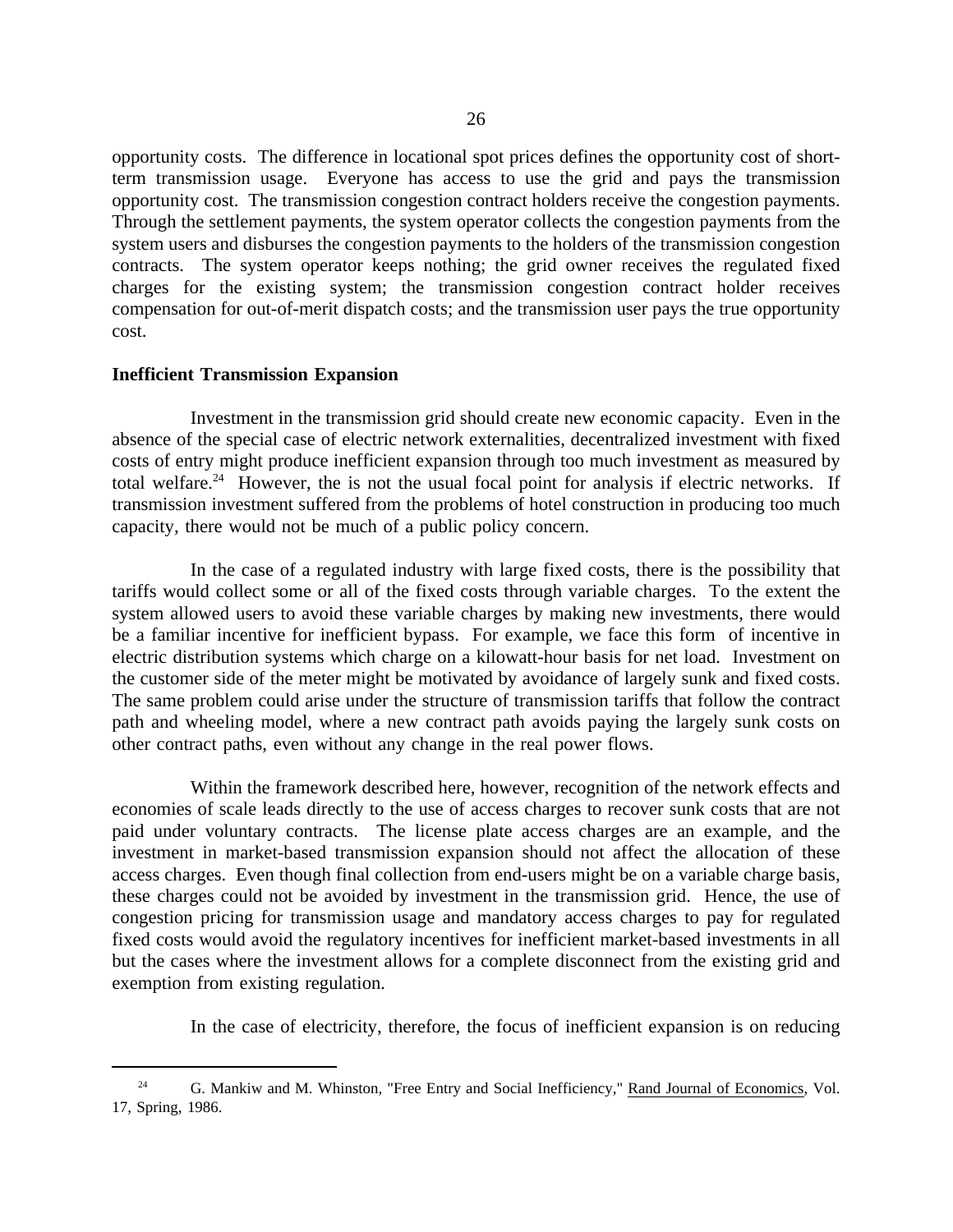the capacity of the network, not expanding too much. It is well known that different pricing regimes can create incentives for "uneconomic" transmission investment in the sense of reducing total welfare by reducing the effective capacity of the system.<sup>25</sup> The simple example of a radial transmission line between two points would illustrate the point. Suppose that the line connects a low cost region to a high cost region. Under market pricing rules, generators in the high cost region would benefit if the capacity of the line were reduced. In an electric grid, a conceptually simple way to reduce the transfer capacity would be to add a weak parallel line between the two regions. Power flow would now split between the two parallel lines. Flow on the original parallel line would then have to be reduced to keep the parallel flow on the new line below its low capacity. It might be worth it to the high cost generators to build such a line, lower transfers, and raise prices in the high cost region. Overall economic efficiency would be reduced, but the profit to the high cost generator could justify the expenditure for the transmission investment.

Most of the examples of such perverse transmission investment incentives rely on this property of parallel flows. This simple perverse example would be easy to dispose of in practice. The regulator might prohibit such degradations of capacity. However, in a real network, with complex interactions, the same effect may be present but less obvious. The analysis to reveal a truly uneconomic investment might be both more difficult and controversial. Hence, we cannot rule out the possibility that real investment incentives would be influenced by wealth transfers that dominate efficiency losses. In theory, decentralized market-based investments could be inefficient.

It would be desirable, therefore, to have a system of property rights that reduced or eliminated the incentives for such perverse investments. In the case of a contract network as described above, the investment incentives would be affected by the existence of the transmission congestion contracts. As demonstrated by Bushnell and Stoft, under certain restrictions, the existence of transmission congestion contracts may even fully internalize the efficiency effects of investment decisions.

The allocation of transmission congestion contracts under a feasibility rule arises naturally from the interpretation of the transmission congestion contracts as described above. It is clear that simultaneous feasibility of the transmission congestion contracts is necessary to guarantee that the revenues collected by the system operator are sufficient to pay the obligations under the transmission congestion contracts. Furthermore, under certain minimal conditions, the same feasibility condition would be sufficient to guarantee that the revenues from a market equilibrium in the spot market would be sufficient to guarantee this revenue adequacy.<sup>26</sup>

<sup>&</sup>lt;sup>25</sup> For a review of the literature on these incentives, see James B. Bushnell and Steven E. Stoft, "Electric Grid Investment Under a Contract Network Regime," Journal of Regulatory Economics, Vol. 10, 1996, pp. 61-79.

<sup>&</sup>lt;sup>26</sup> Scott M. Harvey, William W. Hogan, and Susan L. Pope, "Transmission Capacity Reservations and Transmission Congestion Contracts," Center for Business and Government, Harvard University, June 6, 1996, (Revised March 8, 1997).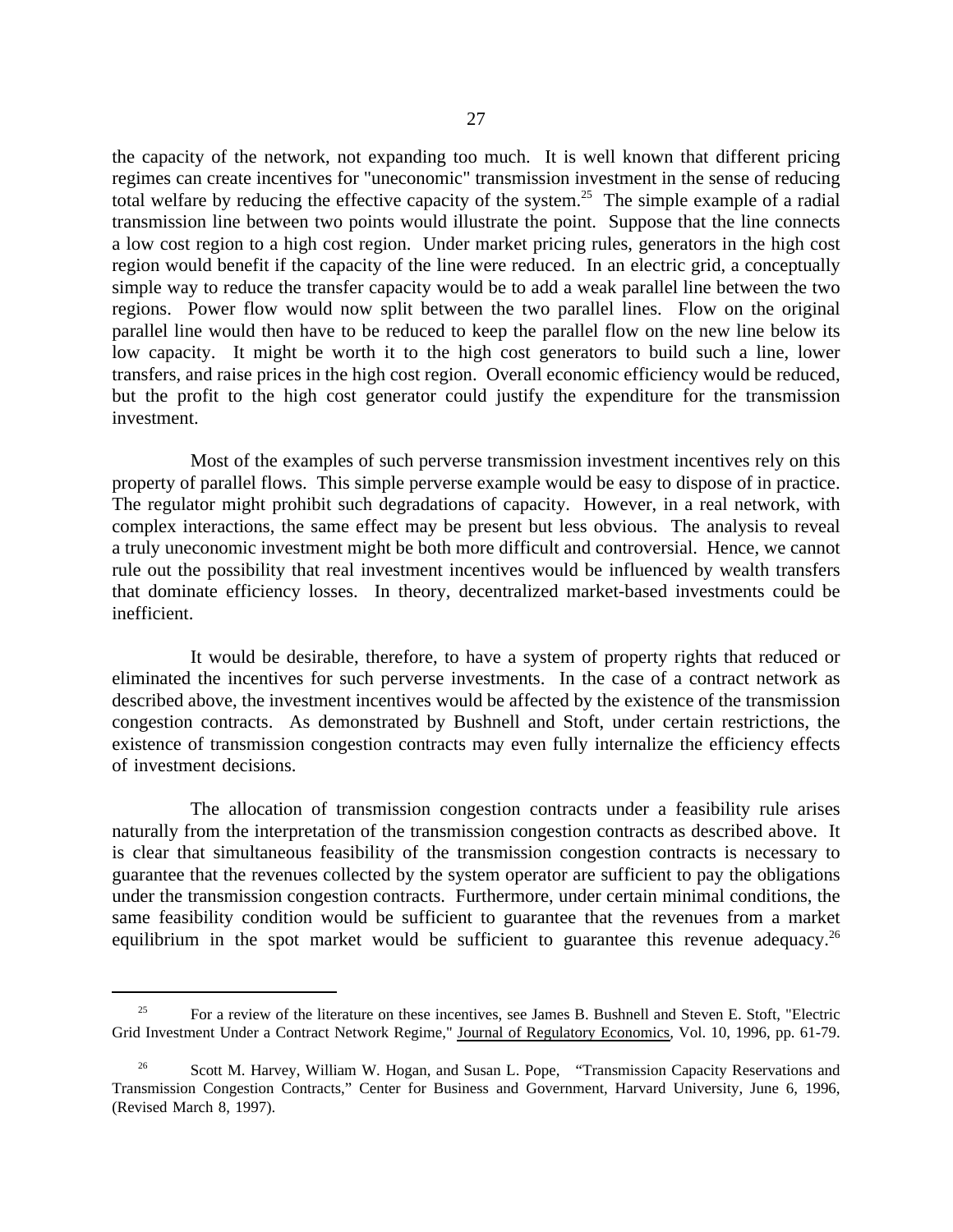However, in addition, the allocation of transmission congestion contracts under the same feasibility rule mitigates incentives for inefficient transmission investment.

The definition of the simultaneous feasibility test and investment feasibility rule can be stated as:

- Feasibility Test: The aggregate of all transmission congestion contracts defines a set of net power injections in the grid. The set of contracts is feasible if these injections and their associated power flows satisfy all the system constraints.
- Feasibility Rule: The grid expansion investor selects a set of new transmission congestion contracts with the restriction that both the new and the old transmission congestion contracts will be simultaneously feasible after the system expansion.

Application of this rule would permit a great deal of flexibility. For example, if necessary, the incremental transmission congestion contracts could provide counterflow to eliminate some of the existing contracts and thereby change the pattern of use. This would be equivalent to purchasing the existing contracts, or simple assuming the responsibility to meet the financial obligations under these same contracts.

The feasibility test is (relatively) easy to perform and is a familiar step in any transmission analysis. However, there is an important simplification here compared to the standard analysis of transmission investment. In the traditional analysis of regulated markets, with no response to price changes, it has been necessary to examine the feasibility of any set of transmission flows under a large number of possible patterns of load and system usage. This is one reason that available transmission capacity is defined often with a range of values, or with substantial caveats about the sensitivity to the pattern of future load. In the present case, however, there is no commitment or requirement for feasibility of the set of transmission congestion contracts along with other uses of the system.<sup>27</sup> The only requirement is internal consistency of the set of transmission congestion contracts. Hence, there is only one load flow to analyze, and only for the loads associated with the contracts.<sup>28</sup>

As regards to investment incentives, an obvious point is that any exposure to future

<sup>&</sup>lt;sup>27</sup> This is true in the case of a complete system. In the case of regional, interconnected systems, the result would not apply to the individual regions, but only to the aggregate. For a further discussion of regional interactions, see Michael Cadwalader, Scott Harvey, William Hogan, and Susan Pope, "Market Coordination of Transmission Loading Relief Across Multiple Regions," Center for Business and Government, Harvard University, December 1, 1998.

<sup>&</sup>lt;sup>28</sup> This is the case for transmission contracts defined as obligations. For transmission congestion contracts defined as options, the test would be for all combinations of the contracts, but would not require consideration of all combinations of possible usage patterns.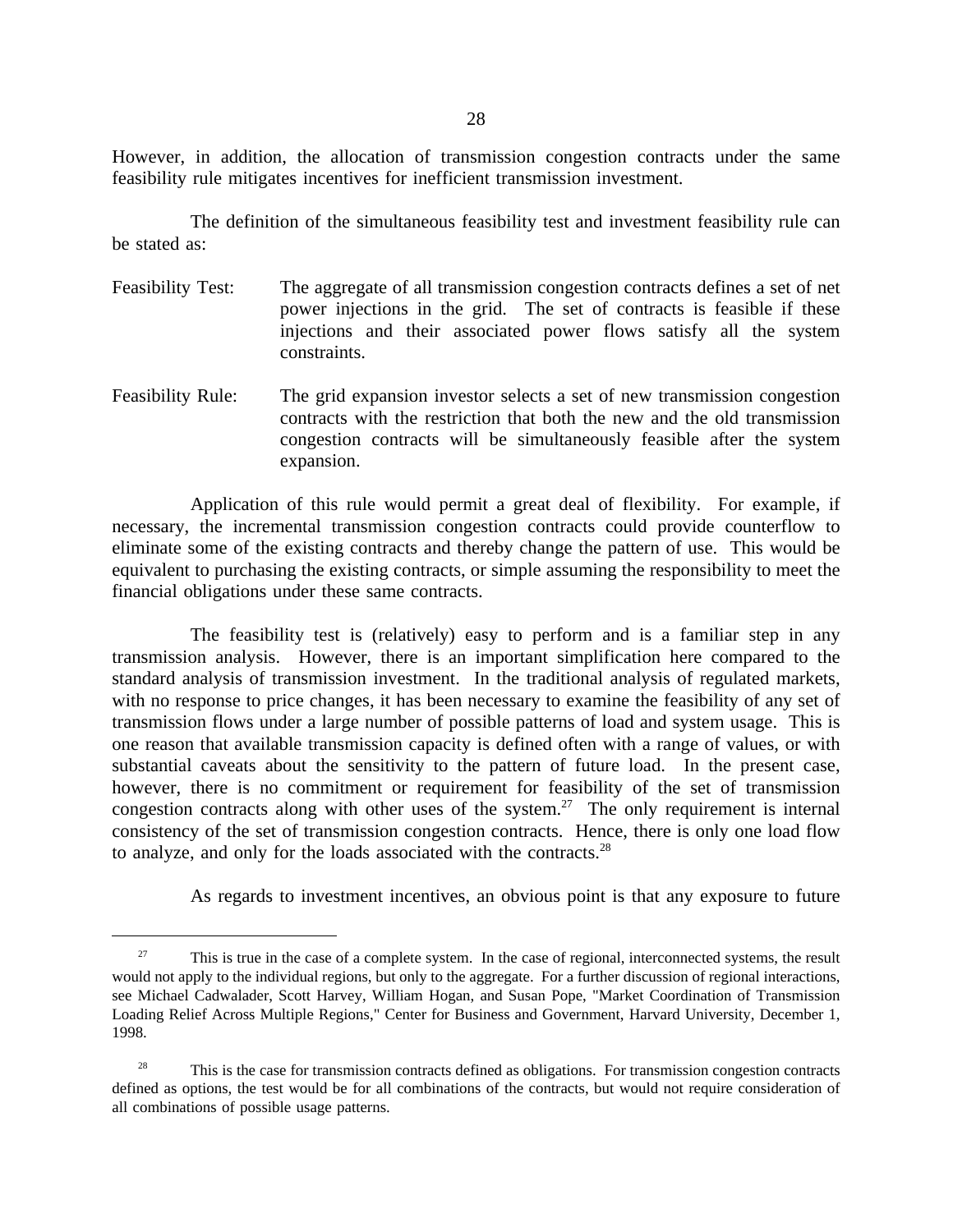costs or inefficient investment falls on those who are relying solely on the spot market. Future investments in the grid cannot reduce the welfare of aggregate use according to the existing transmission congestion contracts. By definition, it would always be possible to use the system in the manner defined by the pattern of transmission congestion contracts. Therefore, the holders of the transmission congestion contracts could either dispatch their load and generation according to the transmission congestion contracts, or be compensated such that they would be no worse off than using the system in this manner. With private benefits, therefore, all the exposure to rent transfers would be limited to the spot market participation.

This already takes us a long way towards a market-based system. Long-term contracts could, in principle, immunize the parties to the spot-market variations. Exploitation of rent transfers and inefficient investment, if it remains at all, would be only in the spot market. Although any inefficiency would be detrimental, there is likely to be much less concern with designing full protection for spot-market participants who have chosen not to protect themselves through long-term contracts.

Bushnell and Stoft have gone further to show that under certain conditions, there would be an additional reduction in incentives to make investments in inefficient transmission. For example, if transmission congestion contracts initially match dispatch in the aggregate, and new transmission congestion contracts are allocated for transmission investment under the feasibility rule, then the increase in social welfare for any transmission investment will be at least as large as the ex post value of the new contracts.<sup>29</sup> Hence, investors in transmission only, who are profiting only from the new transmission congestion contracts they create, would have no incentive to make inefficient transmission investments. This moves part way to the best possible outcome, but it does not remove the possibility that a combination of rent transfers and profits on generation might outweigh the efficiency loss from perverse transmission investments.

Under more restrictive assumptions, we could improve on this situation. If transmission congestion contracts match dispatch individually, not just in the aggregate, then the allocation of transmission congestion contracts under the feasibility rule ensures that no one can benefit from a network investment that reduces social welfare.<sup>30</sup> In effect, this condition is a limiting case of the point made above. With the dispatch perfectly matching the individual transmission congestion contracts, the spot market net of transmission congestion contract coverage is reduced to zero volume. Any investment and movement in the spot market would impose the costs on the individual making the investment, thereby internalizing the efficiency effects.

<sup>&</sup>lt;sup>29</sup> James B. Bushnell and Steven E. Stoft, "Improving Private Incentives for Electric Grid Investment," Resource and Energy Economics, Vol. 19, 1997, pp. 85-108.

<sup>&</sup>lt;sup>30</sup> James B. Bushnell and Steven E. Stoft, "Electric Grid Investment Under a Contract Network Regime," Journal of Regulatory Economics, Vol. 10, 1996, pp. 61-79. For a related analysis in the context of generator market power, see Yves Smeers and Wei Jing-Yuan, "Transmission Contracts May also Hinder Detrimental Network Investments in Oligopolistic Electricity Markets," CORE, October 28, 1997.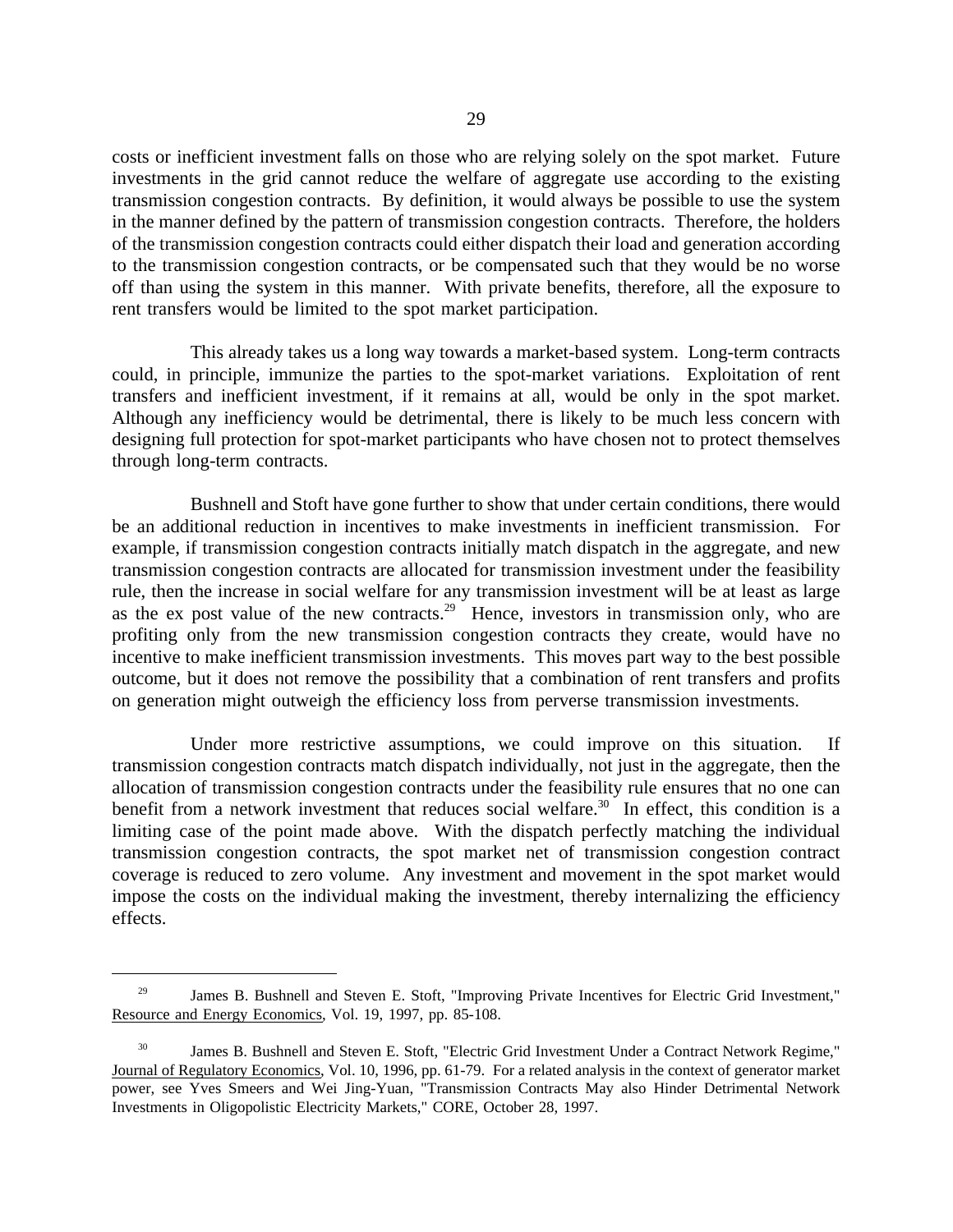As summarized by Bushnell and Stoft:

"Any evaluation of investment incentives provided by transmission property rights must take into account the rules for allocating rights to the new property produced by grid modifications. Measuring the new property can be difficult. In fact, some 'expansions' of the network can increase congestion and in effect destroy *existing* property.

[Transmission congestion contracts], when allocated according to the feasibility rule, can, under some conditions, account for this destruction of property and penalize those responsible. This could pave the way for a market that properly accounts for the complex externalities of the electric grid." $31$ 

In practice, of course, the actual dispatch for changing market conditions will never fully match the allocation of transmission congestion contracts. A more complete analysis of the investment incentives, therefore, would depend on an expected value calculation. Bushnell and Stoft conjecture that any deviations from efficiency would be small. It is clear that the existence of transmission congestion contracts, or any system of perfectly tradeable physical rights, would improve the investment incentives, even while not completely internalizing all the network externalities. And for those who want to protect a long-term contract from future inefficient investment, the feasibility rule provides the mechanism whereby the guarantee could be available. Any inefficiency would be isolated with loads relying solely on the spot market.

#### **Economies of Scale and Free-Rider Effects**

The locational opportunity cost pricing system would not pay for the existing grid. The fixed charges of the grid reflect investments that, in principle, have been made to avoid paying the opportunity costs of congestion, losses, and more expensive generation. Typically, because of economies of scale and scope, the fixed charges would be greater than the congestion opportunity costs after the investment was made. It follows that fixed cost recovery for "firstbest" or fully efficient grid investments would be through a combination of access charges and long-term contracts. The transmission congestion contracts would be the embodiment of the long-term guarantee that would be obtained in exchange for the fixed charge payments. Transmission congestion contracts would provide a way to untangle the network and convert short-run opportunity cost prices into long-term transmission arrangements.

The key incentive problem for market-based investments in the grid would arise in those cases where there would be a material change in the equilibrium prices. If the prices change significantly, it may be that the prices after the investment would not support the investment. However, this is not the only possible outcome, and the focus should be not on

<sup>&</sup>lt;sup>31</sup> James B. Bushnell and Steven E. Stoft, "Grid Investment: Can a Market Do the Job?", The Electricity Journal, January-February, 1996, p. 79. (emphasis in original)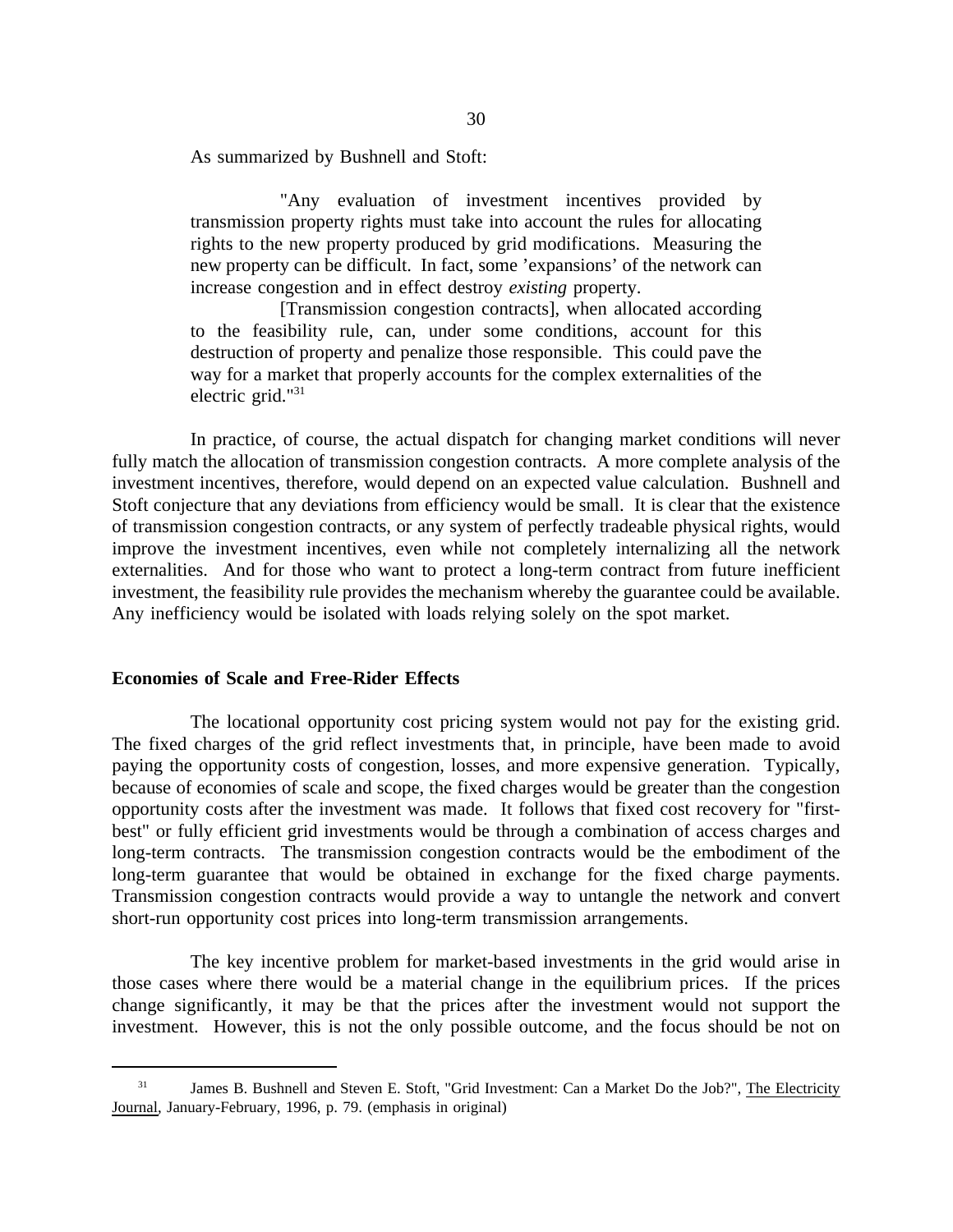economies of scale, but on the impact on market prices. Economies of scale may be necessary for the investment to have a large impact on market prices, but not sufficient. In many cases, such as de-bottlenecking through improvements in voltage support, the optimal investment may be lumpy, but it need not be large enough to have a major impact on the market.

If the transmission investments can be made in small increments relative to the size of the market as a whole, they should have a minimal effect on market prices. In this case, acquisition of the financial transmission rights could provide the right market incentive. Prices after the modular expansion would not be materially different than before, even though there would an increase in capacity and throughput. The transmission rights would provide the hedge against transmission prices, and for the investor the arbitrage opportunity in the spot market would be sufficient to justify the investment.

Closely related to the case of relatively small modular expansions would be those conditions where the transmission investment could be connected to a power-purchase contract at a location. The contract would be arranged, presumably, at a price lower than would exist without the transmission investment, but higher than would prevail after the lumpy expansion reduced the congestion differential. If the cost of transmission investment were relatively low compared to the power purchase arrangement, then the economics of generation should dominate, not the disparity in ex ante and ex post locational price differences that determine transmission congestion. The linkage between price differences and marginal cost of transmission would not hold, so that an isolated transmission upgrade would not be profitable by itself. But as part of the larger arrangement, the market-based investment in transmission might go forward. The terms of the contract would provide the counterpart to the fixed access charges to pay for the cost of the expansion that exceeded the resulting congestion induced price differences.

#### **Accommodating Economies of Scale**

The electricity industry with transmission investment is not the only industry that can face significant economies of scale in investment. Very large electric transmission expansions might be an extreme case, but the principle applies elsewhere in expansion of aluminum production capacity, steel plants, hotels and so on. In these other markets, we accept and accommodate the effects of economies of scale. The result is a "second-best" outcome, narrowly defined. But we accept the benefit of the compromise given the reality of an imperfect market, and do not reject the results of this market in the absence of a better solution through regulation. If we have a better approach through regulation, we should take it. But if not, we should enjoy the second-best outcome of the market. The same approach could be extended to electricity transmission investment.

One accommodation would take the form of allowing market-based investments that are scaled to be small enough to have a minimal impact on market prices. Hence, the investor would be able to profit from the remaining price differences in the spot market, while enjoying the increased throughput provided by the transmission expansion. A careful engineering analysis might show that a larger project would be more "efficient," but in the absence of volunteers to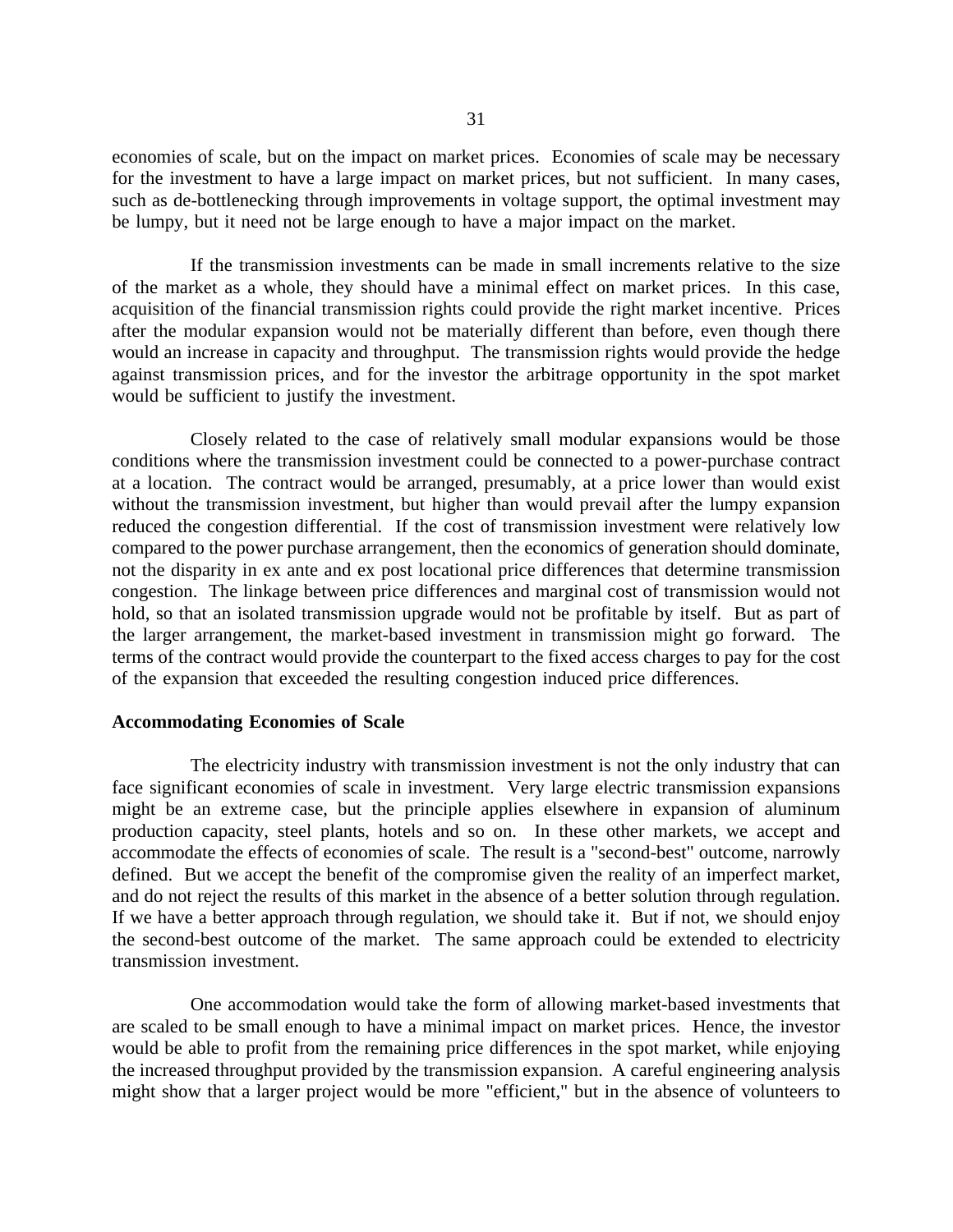pay for the expansion, it would be better to have a smaller expansion than no expansion at all. The principal public policy requirement would be to ensure that the project did not fully occupy some unique resource, such as a right of way, that would no longer be available once the investment went forward. As long as the investment would be subject to further entry and competition, the second-best argument would be to support the market-based investment and its contribution to dynamic efficiency.

More controversial would be to encourage market-based investment at a greater scale but to allow a period of time where the investment would be operated at reduced capacity. Here there would be an analogy to patents on inventions. With a patent, an inventor can restrict use of an invention that could easily be used much more widely, but only at the cost of dissipating the profits. The withholding limit applies for a period of time, judged sufficient to stimulate the effort of invention. Similarly, the transmission investor would enjoy a period of time where the profits from the resulting locational price differences would be sufficient to justify the investment, even though operation at full capacity would make the investment unprofitable.

There would be no technical difficulty in operating these incremental investments at less than the full name-plate capacity. All that would be required would be the cooperation of the system operator in specifying the limits to apply in the security-constrained economic dispatch. In the very nature of the security-constrained dispatch, with multiple contingency constraints, the limit is monitored based on a calculation, not just from measuring the power flow over a line. The calculation could just as well be based on the commercial limit for the investment as on the physical limit.

The idea of allowing withholding of actual physical capacity seems at odds with he policy of open access and full utilization of the existing grid. However, on closer inspection there is no fundamental contradiction. The market-based investment would not be like the regulated investment. In particular, there would be no rate-base protection or inclusion of the investment cost in mandatory access charges. For the capacity associated with regulated investments, there would be no withholding.<sup>32</sup> But for market-based investments, we recognize that the investment might not be made if the profit incentive were removed by requiring optimal exploitation of economies of scale and immediate utilization of the full capacity. The investor would bear the risk of the market-based investment, but would require the reward of charging a price to justify the investment.

As long as the investment did not foreclose competitive entry, the withholding should not be seen as the deleterious exercise of market power. Rather, the temporary withholding could be seen as part of the process of dynamic adjustment in the market, with the profit incentive originating in the scarcity rents. It is precisely the pursuit of these scarcity rents which motivates entry and the investment. Eventually, further entry would dissipate the scarcity rents or the period of "patent" protection would expire. In the interim, the expansion would provide direct

<sup>&</sup>lt;sup>32</sup> This is for regulated investments under the model envisioned here. Under the contract path model, the variable wheeling charges independent of congestion amount to withholding through price.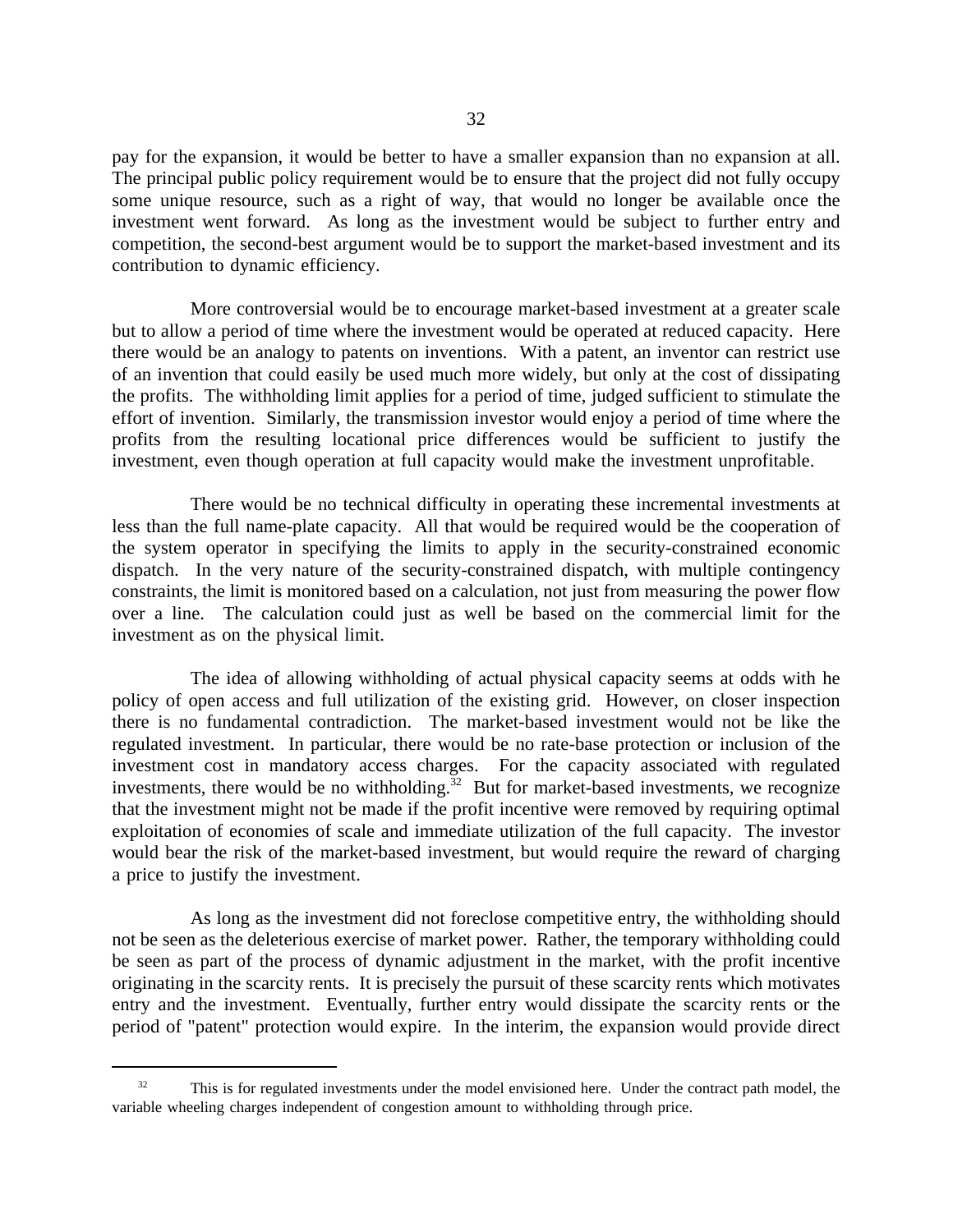incremental benefits to the energy market, and the cushion between commercial and physical capacity would provide an improvement in overall reliability.

The logic here would be the same as applied to the other industries. We do not expect investors to build hotels with the promise to lease out rooms at the marginal cost of maintenance until the hotel is full, when the scarcity rent applies; at least not before the fact for the hotels that we will not pay for through mandatory charges. So too here we would not expect the investor in market-based transmission to expect to incur a loss.

Furthermore, it would be difficult to make an operational distinction between smaller scale investments with the commercial capacity equal to the physical capacity, and those larger scale investments where there was an acknowledged gap. Measurement of physical capacity is not without some judgment, so the issue could be clouded. Furthermore, at some cost it would be possible to downgrade the physical capacity to match the commercial requirements. It would be more efficient, therefore, to allow operation of the dispatch where new investment could be defined as an increment to capacity that would be acceptable to the investor, as long as the physical capacity at least equaled the commercial recognition of the capacity.

This dynamic investment process stands behind the expansion rules in the new investment policy in Australia.<sup>33</sup> The basic idea was to provide an incentive for market-based transmission investment. In the case of Australia, there is a safe harbor provision that allows the investor to effectively control the capacity of a new transmission line. In effect, this allows the investor to limit the use of the line whenever the locational price difference is too low. To the extent that this maintains higher price differences, the withholding is justified as the necessary cost of reaping the benefits of the expansion. As a result, more power flows and congestion costs are reduced, compared to the case without the investment.

In the case of the Australian safe harbor provision, application is limited to the case of "controllable" lines. This simplifies the model substantially, because it mitigates or eliminates the network externalities. Furthermore, the use of a controllable line approximately restores the linkage between the identifiable increment in system capacity and the actual flow over the line. In practice, therefore, this allows for a payment method that is equivalent to charging a fee for using the line. In this Australian case, the limitation to a controllable line is necessary because Australia does not have the foundation of a bid-based, security-constrained economic dispatch with fully locational prices. Hence, there are unaccounted-for network interactions, and the counterparts to TCCs have not been implemented. For a controllable line the economic model is still well-defined by the flows over the line. However, if Australia were to adopt full locational pricing, which would be advantageous for other reasons, it would be possible to expand the safe harbor provisions to transmission investments other than physically controllable lines. This would encompass all the possible investments, including new free-flowing lines, capacitor and transformer upgrades, and so on.

<sup>33</sup> National Electricity Code Administrator, "Entrepreneurial Interconnectors: Safe Harbour Provisions," Transmission and Distribution Pricing Review, Australia, November 1998.